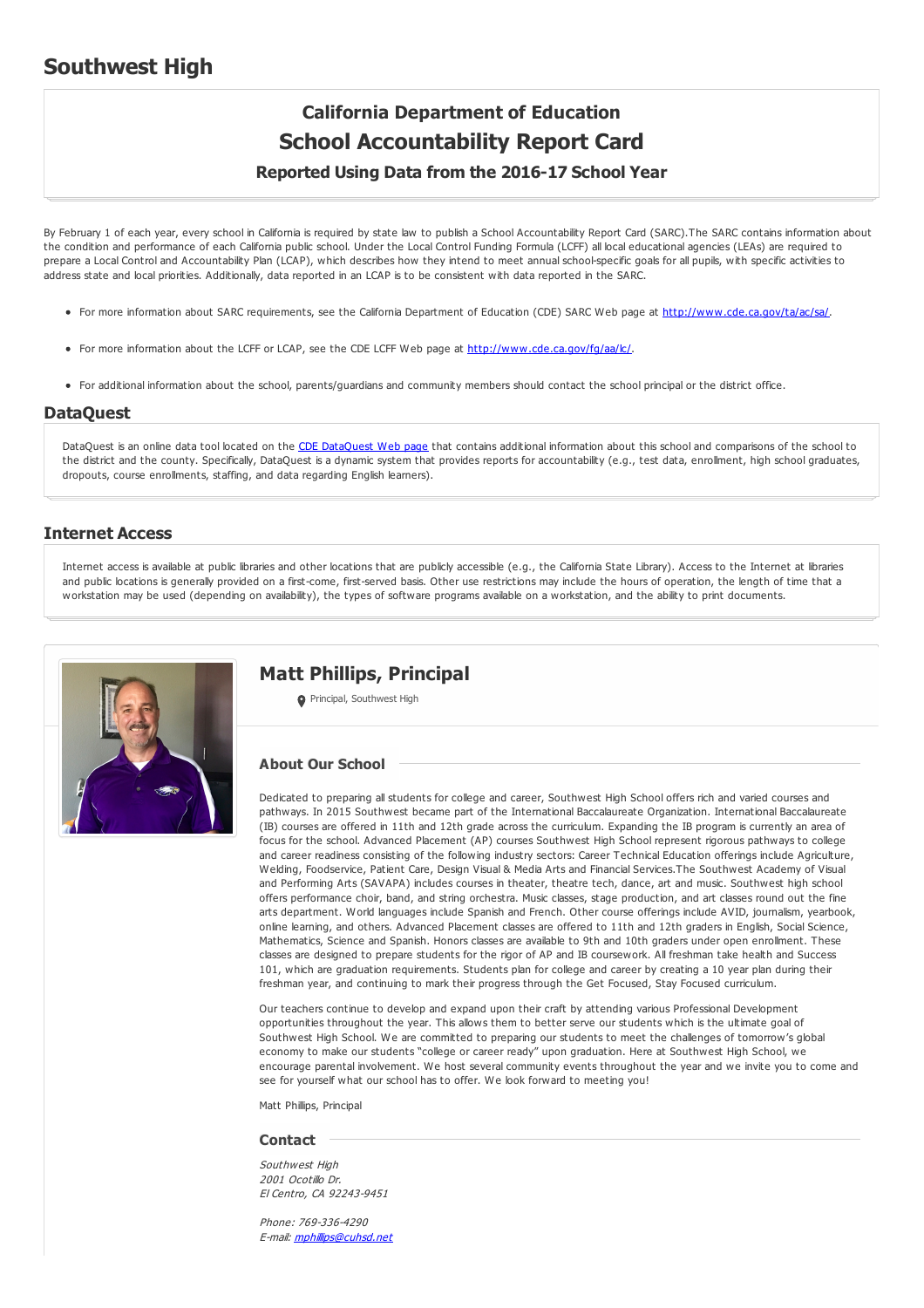## **About This School**

**Contact Information (School Year 2017-18)**

| District Contact Information (School Year 2017-18) |                    |  |  |
|----------------------------------------------------|--------------------|--|--|
| <b>District Name</b>                               | Central Union High |  |  |
| <b>Phone Number</b>                                | (760) 336-4500     |  |  |
| Superintendent                                     | Renato Montano     |  |  |
| <b>E-mail Address</b>                              | rmontano@cuhsd.net |  |  |
| <b>Web Site</b>                                    | www.cuhsd.net      |  |  |

| School Contact Information (School Year 2017-18)    |                           |  |  |  |
|-----------------------------------------------------|---------------------------|--|--|--|
| <b>School Name</b>                                  | Southwest High            |  |  |  |
| <b>Street</b>                                       | 2001 Ocotillo Dr.         |  |  |  |
| City, State, Zip                                    | El Centro, Ca, 92243-9451 |  |  |  |
| <b>Phone Number</b>                                 | 769-336-4290              |  |  |  |
| <b>Principal</b>                                    | Matt Phillips, Principal  |  |  |  |
| <b>E-mail Address</b>                               | mphillips@cuhsd.net       |  |  |  |
| <b>Web Site</b>                                     | www.eaglesne.net          |  |  |  |
| County-District-School 13631151330133<br>(CDS) Code |                           |  |  |  |

Last updated: 1/31/2018

## **School Description and Mission Statement (School Year 2017-18)**

#### **SHS Mission Statement and Student Goals**

Southwest High School, with the support of families and the surrounding community, is dedicated to providing an educational environment where students are challenged, excellence is expected and differences are valued.

EAGLES will: 1.) Exhibit social and personal responsibility 2.) Apply a variety of research skills, Generate goals, set priorities, and create products 3.) Listen, read, write, and speak effectively in English 4.) Evaluate, analyze, and interpret information 5.) Set and achieve high academic standards

**School Description:** Southwest High School is located in the Imperial Valley in the city of El Centro, a community of 44,201 residents. It is situated in the southeast corner of California and is bordered by Baja California, Mexico, to the south, Riverside County to the north, Yuma County, Arizona, to the east and San Diego County to the west. Imperial County is the ninth largest county in California covering 4,200+ square miles of desert sand, rugged mountains and 600,000 acres of high quality farmland. Agriculture is the second largest employer while government comprises the greatest percentage of the county's work force. The nearest urban United States city is San Diego which is 120 miles to the west with a population of over 1,300,000. The border city of Mexicali is twelve miles away with a population of over 1,000,000. The two Imperial County ports of entry are among the busiest in the nation.

The United Census Bureau information indicates that almost 25.2% of the city residents live below the poverty level as compared to a state wide level of 15%. In November 2016, statistics from the Bureau of Labor Statistics indicate the city's unemployment rate to be 19.8% and that of the Imperial County to be 22.6%. The Latino population represents more than 83.8% of the residents in the county and 74.5% of the families speak a language other than English at home. Southwest represents an increasing variety of ethnic groups with an enrollment (2016-2017) of 2,095 students in grades nine through twelve. The ethnic breakdown includes 92.9% Hispanic, 4.9 % White, .6% African-American, 1.6% Asian-American, .0% American Indian or Alaska Native and .0% Native Hawaiian/Pacific Islander. Over 25% of the students are identified as English Learners (ELs) and 7.9% are students identified with a disability. Over 70% of our students are eligible for free or reduced lunches and their families are considered low-income. The campus reflects the cultural and socioeconomic makeup of the community.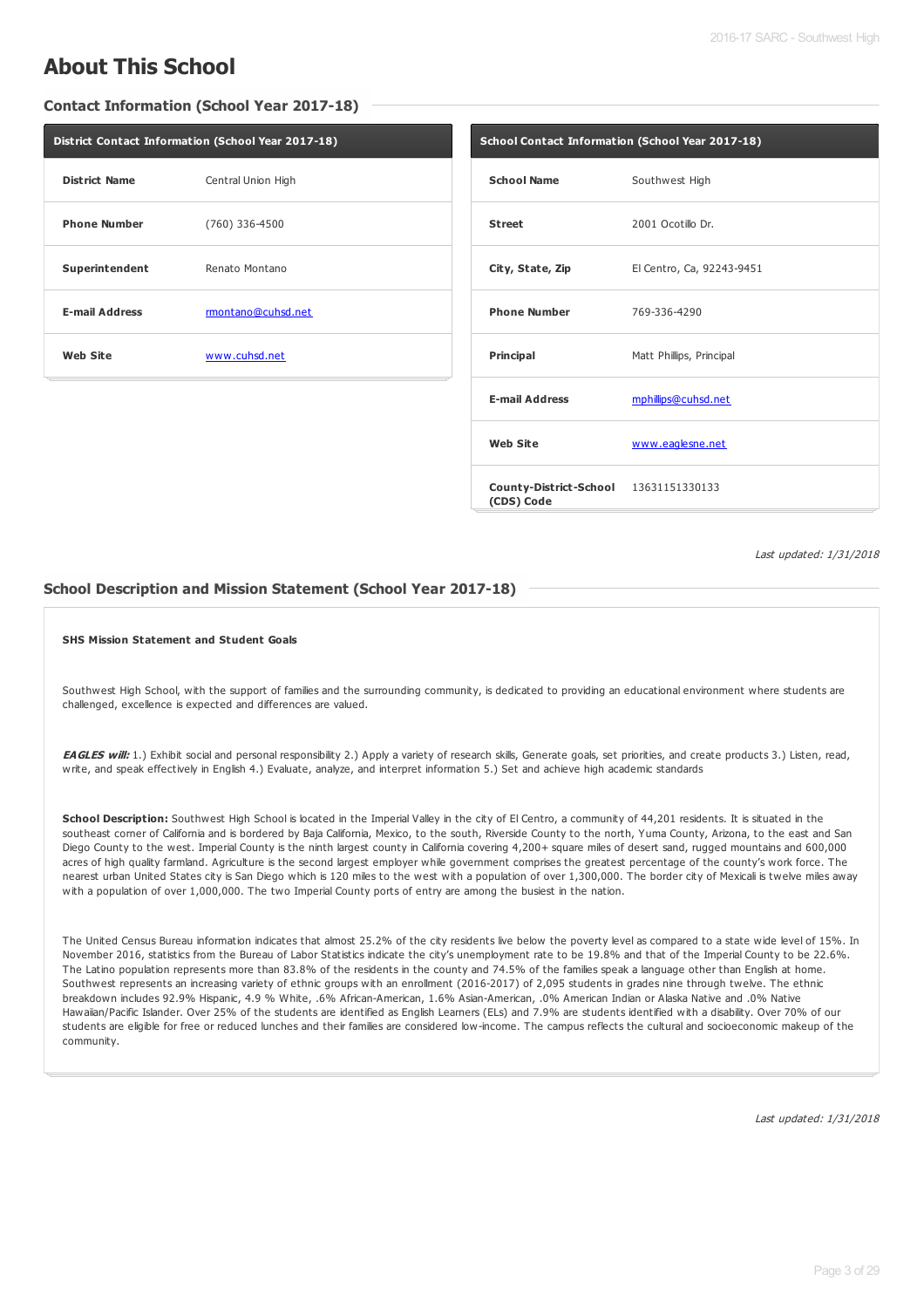## **Student Enrollment by Grade Level (School Year 2016-17)**

| <b>Grade Level</b>      | <b>Number of Students</b> |
|-------------------------|---------------------------|
| Grade 9                 | 599                       |
| Grade 10                | 556                       |
| Grade 11                | 507                       |
| Grade 12                | 433                       |
| <b>Total Enrollment</b> | 2095                      |



Last updated: 1/31/2018

## **Student Enrollment by Student Group (School Year 2016-17)**

| <b>Student Group</b>                | <b>Percent of Total Enrollment</b> |
|-------------------------------------|------------------------------------|
| Black or African American           | 0.6%                               |
| American Indian or Alaska Native    | $0.0\%$                            |
| Asian                               | 1.6%                               |
| Filipino                            | 0.0%                               |
| Hispanic or Latino                  | 92.9%                              |
| Native Hawaijan or Pacific Islander | $0.0\%$                            |
| White                               | 4.9%                               |
| Two or More Races                   | 0.0%                               |
| Other                               | $0.0\%$                            |
| <b>Student Group (Other)</b>        | <b>Percent of Total Enrollment</b> |
| Socioeconomically Disadvantaged     | 70.5 %                             |
| English Learners                    | 25.8 %                             |
| Students with Disabilities          | 7.9%                               |
| Foster Youth                        | $0.3\%$                            |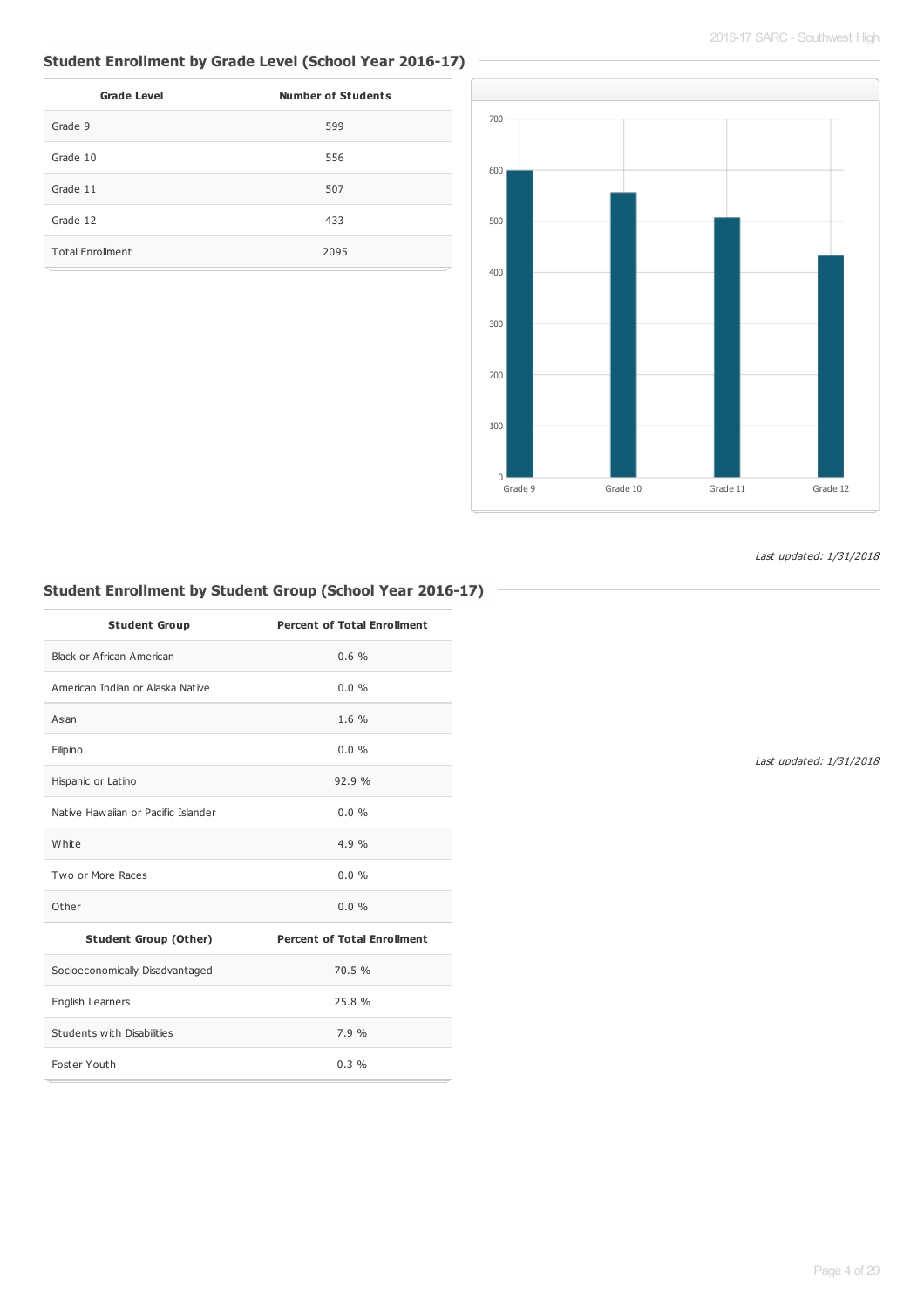## **A. Conditions of Learning**

# **State Priority: Basic**

The SARC provides the following information relevant to the State priority: Basic (Priority 1):

- . Degree to which teachers are appropriately assigned and fully credentialed in the subject area and for the pupils they are teaching;
- Pupils have access to standards-aligned instructional materials; and
- School facilities are maintained in good repair

## **Teacher Credentials**

| <b>Teachers</b>                                                                   | School         |                |                | <b>District</b> |
|-----------------------------------------------------------------------------------|----------------|----------------|----------------|-----------------|
|                                                                                   | $2015 -$<br>16 | $2016 -$<br>17 | $2017 -$<br>18 | $2017 -$<br>18  |
| With Full Credential                                                              | 89             | 88             | 87             | 179             |
| Without Full Credential                                                           | 2              | 3              | 5              | 11              |
| Teachers Teaching Outside Subject<br>Area of Competence (with full<br>credential) | 3              | 3              | 8              | 23              |



#### Last updated: 2/1/2018

## **Teacher Misassignments and Vacant Teacher Positions**

| <b>Indicator</b>                                  | $2015 -$<br>16 | $2016 -$<br>17 | $2017 -$<br>18 |
|---------------------------------------------------|----------------|----------------|----------------|
| Misassignments of Teachers of English<br>Learners | 0              | U              | 0              |
| Total Teacher Misassignments*                     | 0              | O              | 0              |
| Vacant Teacher Positions                          | 0              |                |                |



Note: "Misassignments" refers to the number of positions filled by teachers who lack legal authorization to teach that grade level, subject area, student group, etc.

\* Total Teacher Misassignments includes the number of Misassignments of Teachers of English Learners.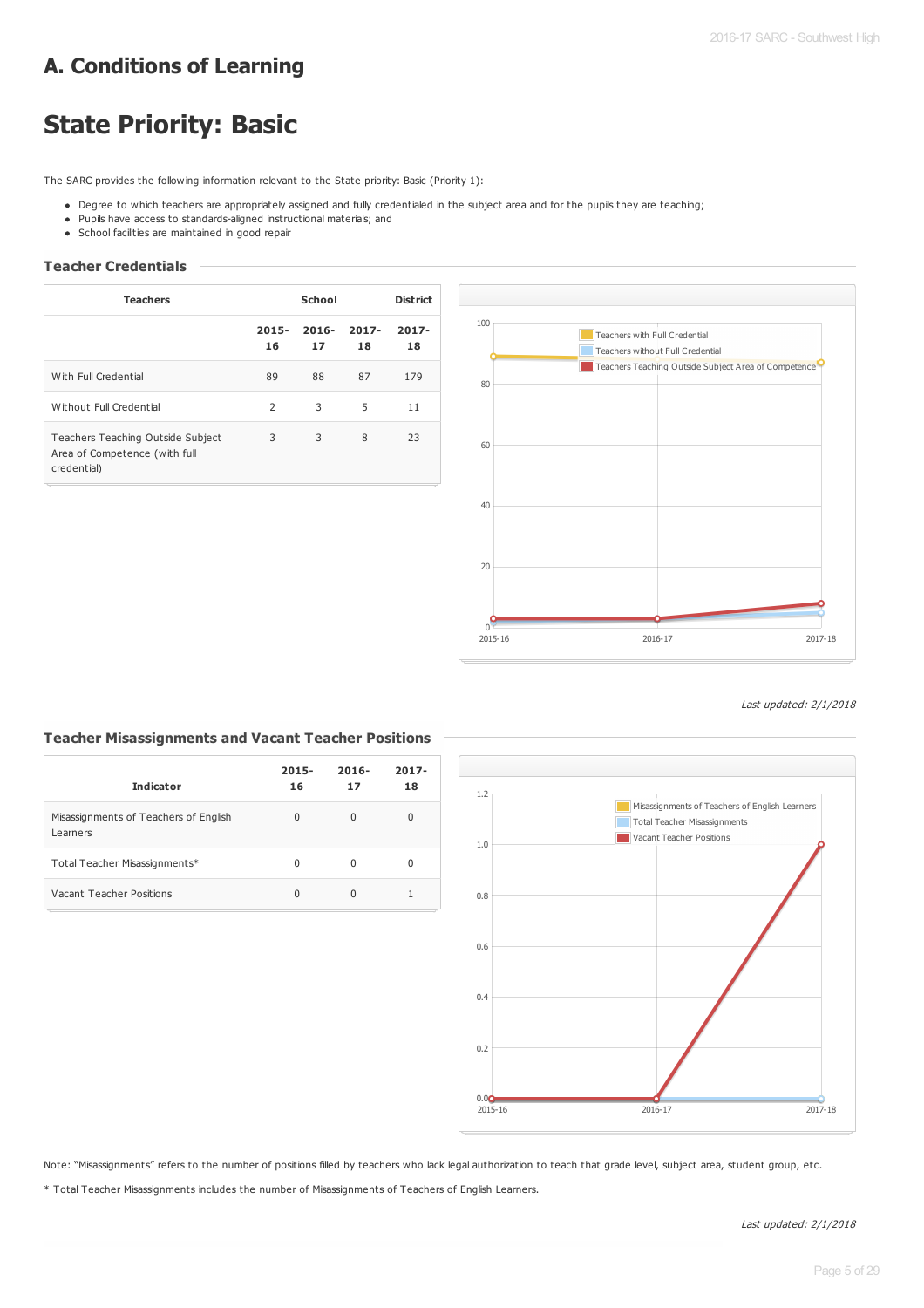## **Quality, Currency, Availability of Textbooks and Instructional Materials (School Year 2017-18)**

Year and month in which the data were collected: January 2018

| Subject                  | Textbooks and Instructional Materials/year of Adoption                                                                                                                                                                                                                                                                                                                                                                                                                                                                                                                                                                                                    | <b>From Most Recent</b><br>Adoption? | <b>Percent Students Lacking Own</b><br><b>Assigned Copy</b> |
|--------------------------|-----------------------------------------------------------------------------------------------------------------------------------------------------------------------------------------------------------------------------------------------------------------------------------------------------------------------------------------------------------------------------------------------------------------------------------------------------------------------------------------------------------------------------------------------------------------------------------------------------------------------------------------------------------|--------------------------------------|-------------------------------------------------------------|
| Reading/Language<br>Arts | <b>English 9</b> My Perspectives English Language Arts grade 9 Pearson 2017<br>Volume 1 & 2 Consumable Workbook                                                                                                                                                                                                                                                                                                                                                                                                                                                                                                                                           | Yes                                  | $0.0 \%$                                                    |
|                          | <b>English 10</b> My Perspectives English Language Arts grade 10 Pearson 2017<br>Volume 1 & 2 Consumable Workbook                                                                                                                                                                                                                                                                                                                                                                                                                                                                                                                                         |                                      |                                                             |
|                          | <b>English 11</b> My Perspectives English Language Arts grade 10 Pearson 2017<br>Volume 1 & 2 Consumable Workbook                                                                                                                                                                                                                                                                                                                                                                                                                                                                                                                                         |                                      |                                                             |
|                          | <b>ERWC</b> Kindle Paperwhite Amazon 2013<br>Expository Reading and Writing Course 2nd Ed. California State University 2013                                                                                                                                                                                                                                                                                                                                                                                                                                                                                                                               |                                      |                                                             |
|                          | <b>AP English 11</b> grade Literature: An introduction to fiction, poetry, and<br>Drama 9th edition Pearson Longman 2005<br>Literature: An introduction to fiction, poetry, drama, and writing 5th edition<br>Pearson Longman 2009                                                                                                                                                                                                                                                                                                                                                                                                                        |                                      |                                                             |
|                          | <b>AP English 12:</b> Rhetoric at work in reading and writing AP ED. Pearson<br>Longman 2005<br>Reading Rhetorically: brief edition 2nd Edition Pearson Longman 2007<br>50 Essays: A Portable Anthology Bedford/St. Martins 2004<br>50 Essays: A Portable Anthology 3rd edition Bedford/St. Martins 2011<br>50 Essays: A Portable Anthology 4th edition Bedford/St. Martins 2014<br>Everything's an argument: with readings 3rd edition Bedford/St. Martins 2004<br>Everything's an argument: with readings 6th edition Bedford/St. Martins 2013<br>Creative writing Texts and Contexts: A contemn approach to college writing<br>Thompson Wadsworth 2006 |                                      |                                                             |
|                          | <b>IB English</b>                                                                                                                                                                                                                                                                                                                                                                                                                                                                                                                                                                                                                                         |                                      |                                                             |
|                          | 50 Essays: A Portable Anthology 4th edition Bedford/St. Martins 2014<br>English A: Language & Literature Course Companion Oxford University Press<br>2012<br>English A: Language and Literature Skills and Practice Oxford University Press<br>2012<br>English B: Course book Oxford University Press 2012                                                                                                                                                                                                                                                                                                                                                |                                      |                                                             |
|                          | English B: Skills and Practice Oxford University Press 2012<br>Kindle Paperwhite Amazon 2013                                                                                                                                                                                                                                                                                                                                                                                                                                                                                                                                                              |                                      |                                                             |
|                          | <b>IB TOK New:</b> Theory of Knowledge for IB Diploma Programme Oxford<br>University Press 2013                                                                                                                                                                                                                                                                                                                                                                                                                                                                                                                                                           |                                      |                                                             |
|                          | <b>ELD</b>                                                                                                                                                                                                                                                                                                                                                                                                                                                                                                                                                                                                                                                |                                      |                                                             |
|                          | A/B Edge Interactive Practice Book (Fundamentals) NAT'L Geographic School<br>2008                                                                                                                                                                                                                                                                                                                                                                                                                                                                                                                                                                         |                                      |                                                             |
|                          | ELD C/D EDGE Reading, Writing & Language Level A (New) NAT'L Geographic<br>School 2014                                                                                                                                                                                                                                                                                                                                                                                                                                                                                                                                                                    |                                      |                                                             |
|                          | Edge: Reading, Writing & Language Level A NAT'L Geographic School 2008<br>T ELD EDGE Reading Writing & Language Level (B New) AT'L Geographic<br>School 2014<br>Edge: Reading, Writing & Language Level B NAT'L Geographic School 2008                                                                                                                                                                                                                                                                                                                                                                                                                    |                                      |                                                             |
|                          |                                                                                                                                                                                                                                                                                                                                                                                                                                                                                                                                                                                                                                                           |                                      |                                                             |
|                          | <b>Accelerated Language</b><br>English 3D: Issue Scholastic 2011<br>English 3D: Issue course II Scholastic 2014<br>English 3D: Language & Writing Portfolio Scholastic 2011<br>English 3D: Language & Writing Portfolio Course II Scholastic 2014<br>Academic Vocabulary Toolkit 1 Cengage Learning/National Geographic 2013                                                                                                                                                                                                                                                                                                                              |                                      |                                                             |
| Mathematics              | Algebra 1 and 2:                                                                                                                                                                                                                                                                                                                                                                                                                                                                                                                                                                                                                                          | Yes                                  | 0.0%                                                        |
|                          | Algebra 1 Algebra 1 Common Core Edition ©2014 Glencoe/McGraw Hill 2014<br>Algebra 1 Common Core Edition @2014 Online book Glencoe/McGraw Hill<br>2014<br>Algebra 1 Interactive student guide (consumable) Glencoe/McGraw Hill 2014                                                                                                                                                                                                                                                                                                                                                                                                                        |                                      |                                                             |
|                          | Algebra 1 Spanish Ed Algebra 1 Common Core Edition ©2014                                                                                                                                                                                                                                                                                                                                                                                                                                                                                                                                                                                                  |                                      |                                                             |

Glencoe/McGraw Hill 2014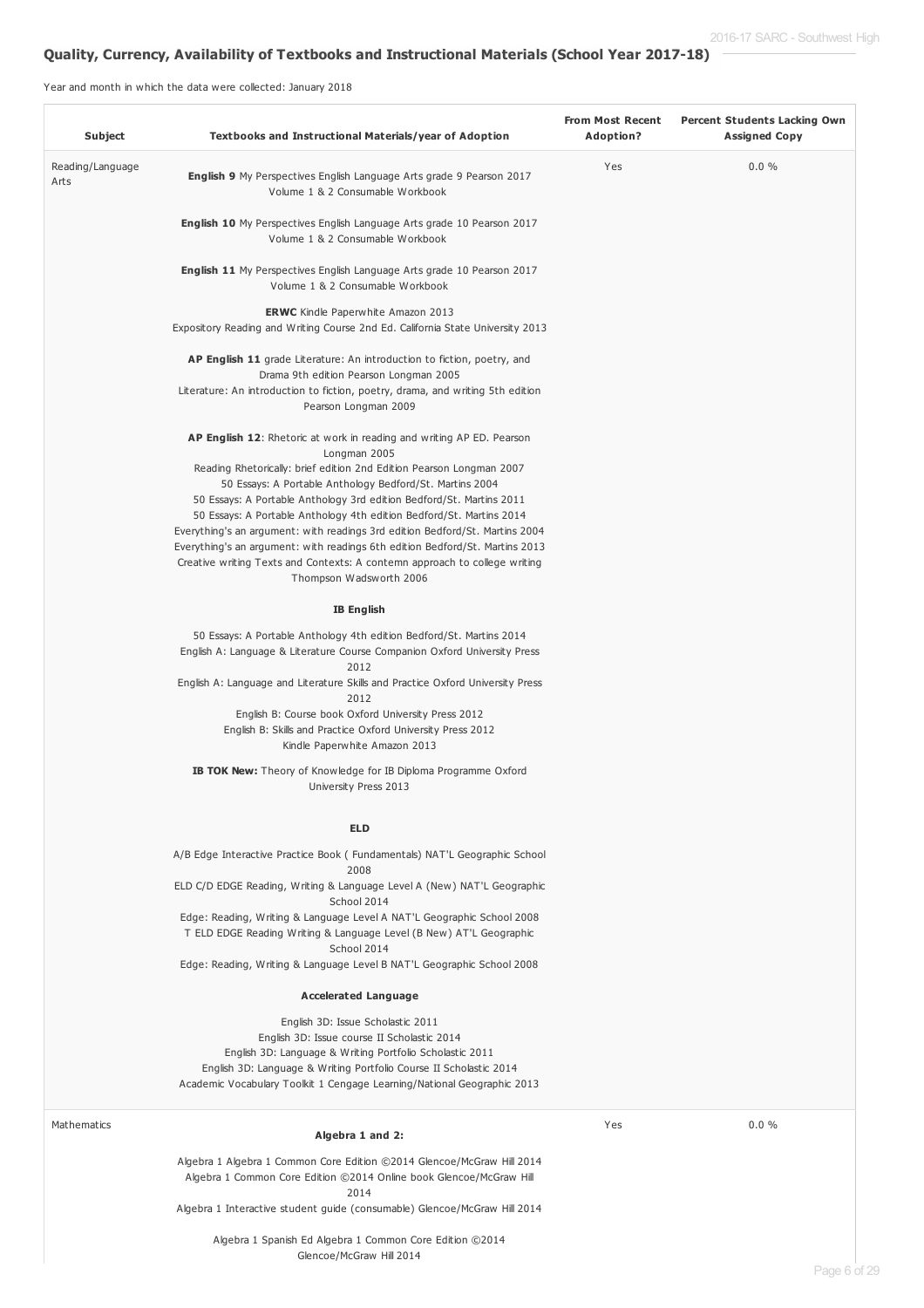#### Algebra 1 Common Core Edition ©2014 Online book Glencoe/McGraw Hill 2014

Algebra 2 Algebra 2 Common Core Edition ©2014 Glencoe/McGraw Hill 2014Geometry

#### **Geometry:**

Geometry Common Core Edition ©2014 Glencoe/McGraw Hill 2014 Geometry Common Core Edition ©2014 Online book Glencoe/McGraw Hill 2014

Applied Geometry Geometry: Concepts and Skill McDougal Littell 2005 Geometry: Concepts and Skill McDougal Littell 2003 Geometry: Concepts and Skill McDougal Littell 2005

#### **Pre-calculus, AP Calculus, AP Statiscs:**

Pre-calculus:Graphical, Numerical, Algebraic 7th Ed. (2007) Pearson Prentice Hall 2007 AP Calculus:Graphical, Numerical, Algebraic 2007 3rd Ed. Pearson Prentice Hall 2007 AP Statistics:he practice of statistics 5th Edition Bedford/St. Martin's Press 2015

#### **IB Math:**

HAESE Mathematics for the International student Math SL HASE Publishing 2012

| Science<br><b>Integrated Science:</b>                                                      | Yes | 0.0% |
|--------------------------------------------------------------------------------------------|-----|------|
|                                                                                            |     |      |
| Spanish CA Holt Ciencias Físicas student ed. Holt, Rinehart and Winston 2007               |     |      |
| CA Holt Ciencias Físicas Workbook. Holt, Rinehart and Winston 2007                         |     |      |
| Integrated Science CA. Holt Integrated Physical Science Holt, Rinehart and<br>Winston 2007 |     |      |
|                                                                                            |     |      |
| Earth Science, Biology, Chemistry:                                                         |     |      |
| Earth Science Glencoe 1997                                                                 |     |      |
| Earth Science Glencoe 2005                                                                 |     |      |
| Biology Biology: Dynamics of life (2005) Glencoe 2005                                      |     |      |
| Biology Dynamics of life student CA ed. works 3 Discs McGraw/Hill 2005                     |     |      |
| Biology Dynamics of Life online book Glencoe/McGraw Hill 2005                              |     |      |
| Biology Spanish ed. Biologia la Dinamica de la vide 2004 McGraw/Hill 2004                  |     |      |
| AP Biology Campbell Biology AP 9th edition Addison/Wesley 2011                             |     |      |
| Chemistry Prentice Hall Chemistry Pearson/ Prentice Hall 2005                              |     |      |
| Prentice Hall Chemistry Student Express 2CD-ROM set Textbook on CD-ROM                     |     |      |
| Pearson/ Prentice Hall 2005                                                                |     |      |
| AP Chemistry Chemistry: The Central Science 13th Edition Pearson/ Prentice                 |     |      |
| <b>Hall 2015</b>                                                                           |     |      |
| Chemistry 5th Edition (Zumdahl) Houghton-Mifflin 2000                                      |     |      |
| IB Chemistry:                                                                              |     |      |
| Chemistry HL Pearson 2nd Edition Pearson 2014                                              |     |      |
| <b>Physics, AP Physics:</b>                                                                |     |      |
| Physics: Principle and problems 2nd ed Glencoe/McGraw 2002                                 |     |      |
| Physics: Principle and problems Glencoe/McGraw 1995                                        |     |      |
| AP Physics College Physics 10th Edition (includes web assign) Cengage                      |     |      |
| Learning 2015                                                                              |     |      |
| College Physics Enhanced 7th edition (includes web assign) Thomson 2006                    |     |      |
| <b>IB Physics:</b>                                                                         |     |      |
| Physics Standard Level IB program 2nd Edition Pearson 2014                                 |     |      |
| Anatomy & Physiology Essentials of Anatomy & Physiology Fifth Edition<br>Pearson 2010      |     |      |
| Martini's Atlas of the Human Body Pearson 2009                                             |     |      |
| Get ready for A& P with student access kit (online access) Pearson 2010                    |     |      |
| Interactive Physiology: 10 system suite CD-ROM Pearson 2008                                |     |      |
|                                                                                            |     |      |
| <b>History-Social Science</b>                                                              | Yes | 0.0% |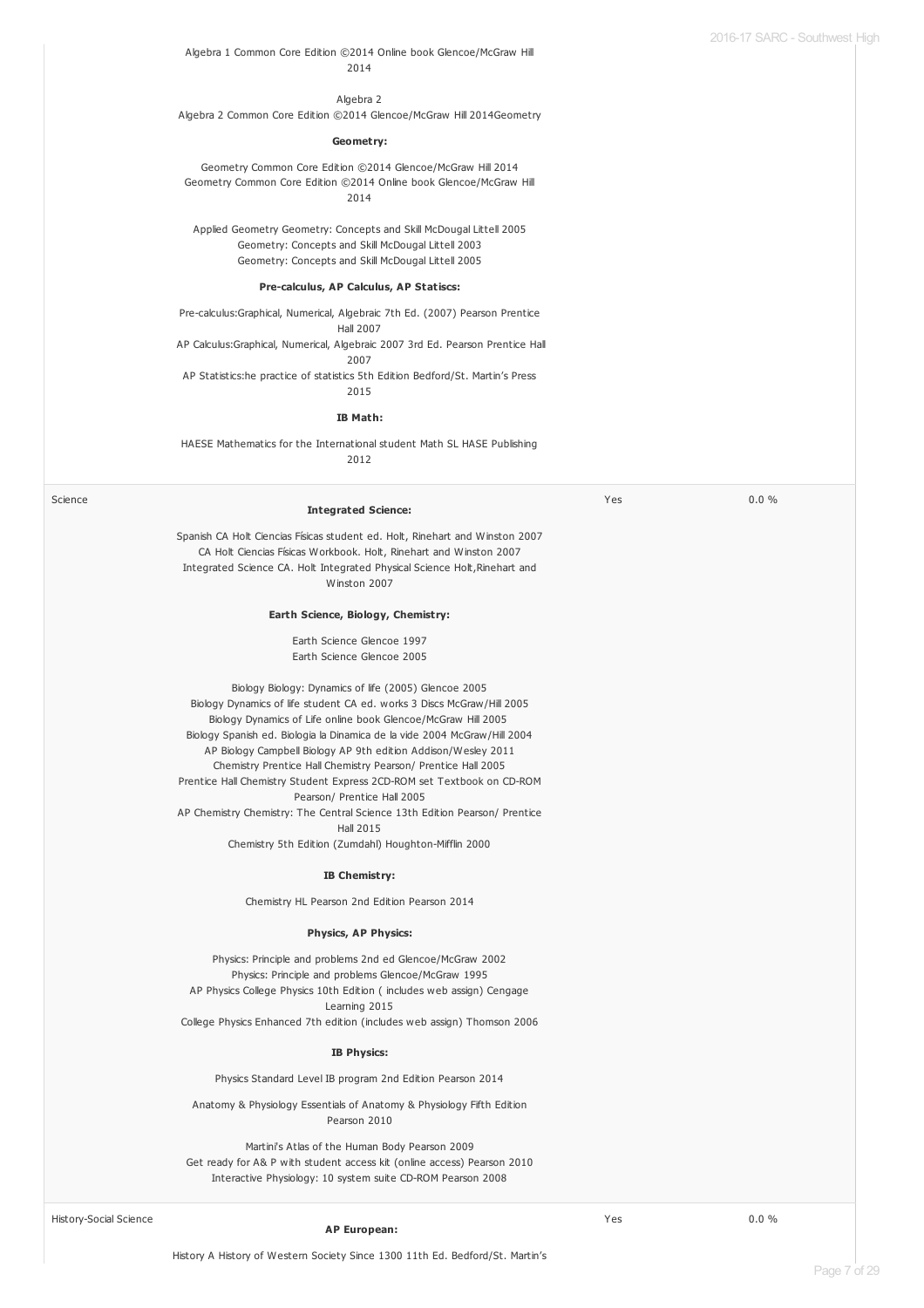$Y_{PS}$  0.0 %

#### Press 2015

#### **U.S. History:**

The Americans: Reconstruction to the 21st Century McDougal Littell 2003 AP. U.S. History The American Pageant 15th ed. Cengage Learning 2013 The American Pageant 12th Edition Houghton Mifflin 2002

#### **IB History of the Americas New:**

Authoritarian States Oxford 2015

Rights and Protes Oxford 2015 The cold War: Superpowers Tensions and Rivalries Oxford 2015 The Second World war and the Americas 1933-1945 Hodder ed. 2016 History for IB paper 1: Rights and Protest 2nd ed Cambridge 2015 History for IB paper 2: Authoritarian states 2nd ed Cambridge 2015 History for IB paper 3: The Cold war and the Americas 1945- Cambridge 2015

#### **World History, AP European History:**

Modern World Hisotry Patterns of Interactions, McDougal Littell 2003

Spanish Historia Del Mundo: El Mundo Moderno (California Edition) 2007 Pearson/ Prentice Hall 2007

A History of Western Society Since 1300 11th Ed. Bedford/ St. Martin's Press 2015

#### **Government, AP Government:**

Magruder's American Government (2003 Revised) Prentice Hall 2003 AP Government The American Democracy (Seventh Edition) AP McGraw Hill 2005

#### **Economics, AP Economics:**

Economics- Principles and Practices(2003) Glencoe/McGraw Hill 2003 AP Economics Principles, Problems, and Policies (Sixteenth ed) McGraw Hill 2005

#### **IB Geography:**

Geography: Course Companion Oxford IB Diploma Programme Oxford University Press 2011

Foreign Language

#### **French 1**

Allez, Viens! Level 1 HRW 2006 Allez, Viens! Level 1 workbook HRW 2006

#### **French 2**

Allez, Viens! Level 2 HRW 2006 Allez, Viens! Level 2 workbook HRW 2006

#### **French 3 / AP French:**

Allez Viens! Level 3 HRW 2003 French for Fluency: Grammaire Active D.C Heath Company 1990

#### **Spanish 1 Native**

El español para nosotros Level 1 McGraw-Hill 2006 El español para nosotros Level 1 Stu. Wk.book McGraw Hill 2006

#### **Spanish 2 native**

El español para nosotros Level 2 McGraw Hill 2006 El español para nosotros Level 2 Stu. Wk.book McGraw Hill 2006

#### **Spanish 1/2 non-native**

Dos Mundos: Fifth edition McGrall Hill 202

#### **Spanish 3**

Espanol Level 3 Santillana Santillana 2014 Espanol Santillan Pratice work book Level 3 Santillana 2014

#### **AP Spanish Temas:**

AP Spanish Language and Culture Visata Higher Learning 2014 AP Spanish Language and Culture Exam Preparation Visata Higher Learning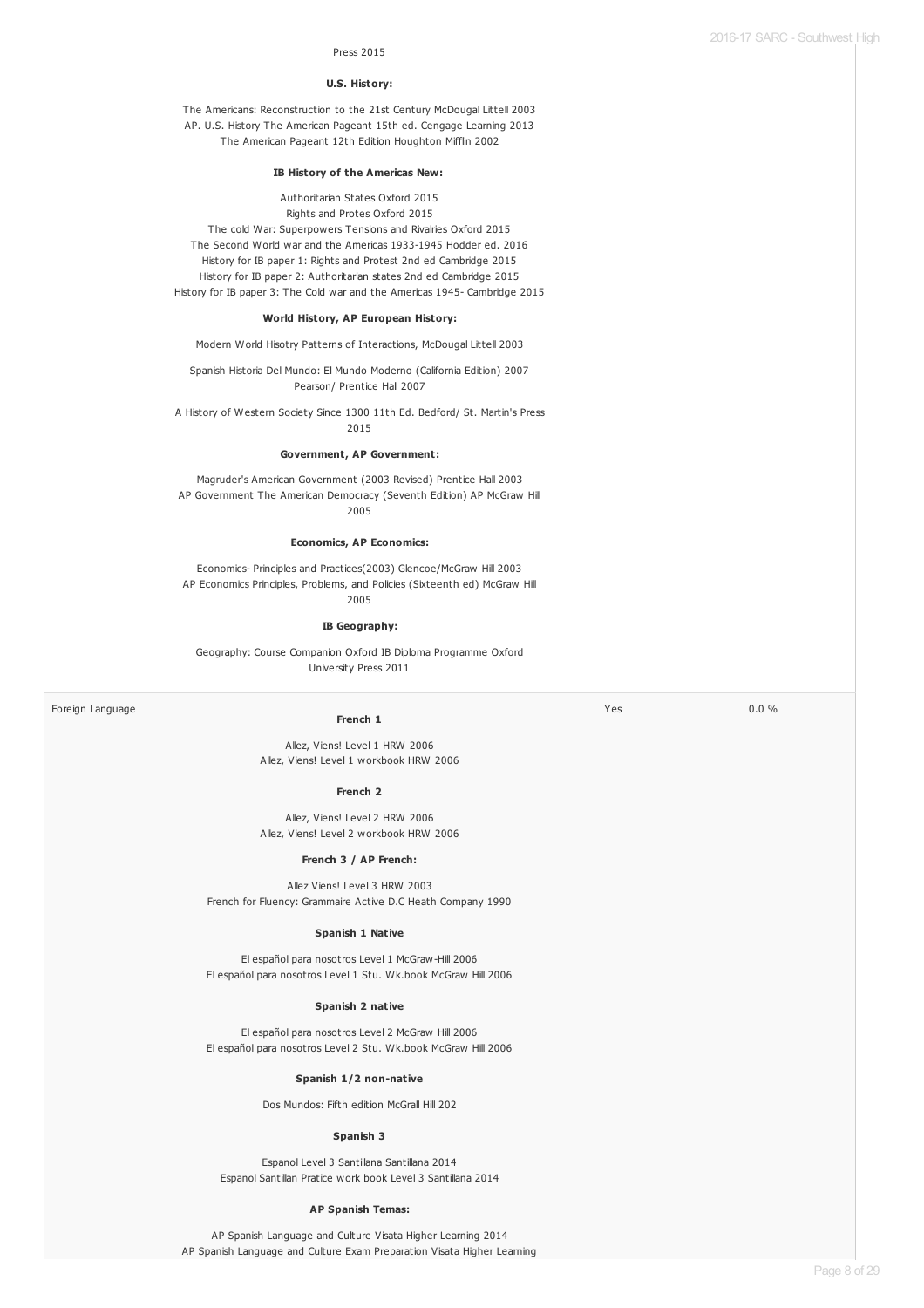|                                    | 2014                                                                                                                                                                                               |     |          |
|------------------------------------|----------------------------------------------------------------------------------------------------------------------------------------------------------------------------------------------------|-----|----------|
|                                    | <b>IB Spanish</b>                                                                                                                                                                                  |     |          |
|                                    | Spanish B Course Companion: Oxford IB Diploma Programme Oxford University<br><b>Press 2011</b><br>Spanish B Skills and Practice for the IB Diploma Oxford University Press 2011                    |     |          |
| Health                             | Health                                                                                                                                                                                             | Yes | $0.0 \%$ |
|                                    | Glencoe Health McGraw Hill 2004                                                                                                                                                                    |     |          |
| Visual and Performing<br>Arts      | Music appreciation, AP Music and Theory, IB Music, Guitar                                                                                                                                          | Yes | 0.0%     |
|                                    | Music! : Its role and importance in our lives Glencoe/<br>McGraw 2006                                                                                                                              |     |          |
|                                    | AP Music & Theory Musician's Guide to Theory and Analysis Norton 2005<br>The musician's guide to theory and analysis: Workbook Norton 2006                                                         |     |          |
|                                    | IB Music Techniques and Materials of Music Enhanced 7th ed. Cengage 2015<br>new:The Enjoyment of Music 12th ed. Norton 2015<br>Music for Analysis: Examples from the common practice period Oxford |     |          |
|                                    | University Press 2010<br>Guitar First Year Guitar 4th Ed. Class Guitar Resources 2007<br>new: First year Guitar 5th Ed. Class Guitar Resources 2015                                                |     |          |
| Science Lab Eqpmt<br>(Grades 9-12) | N/A                                                                                                                                                                                                | N/A | 0.0%     |

Note: Cells with N/A values do not require data.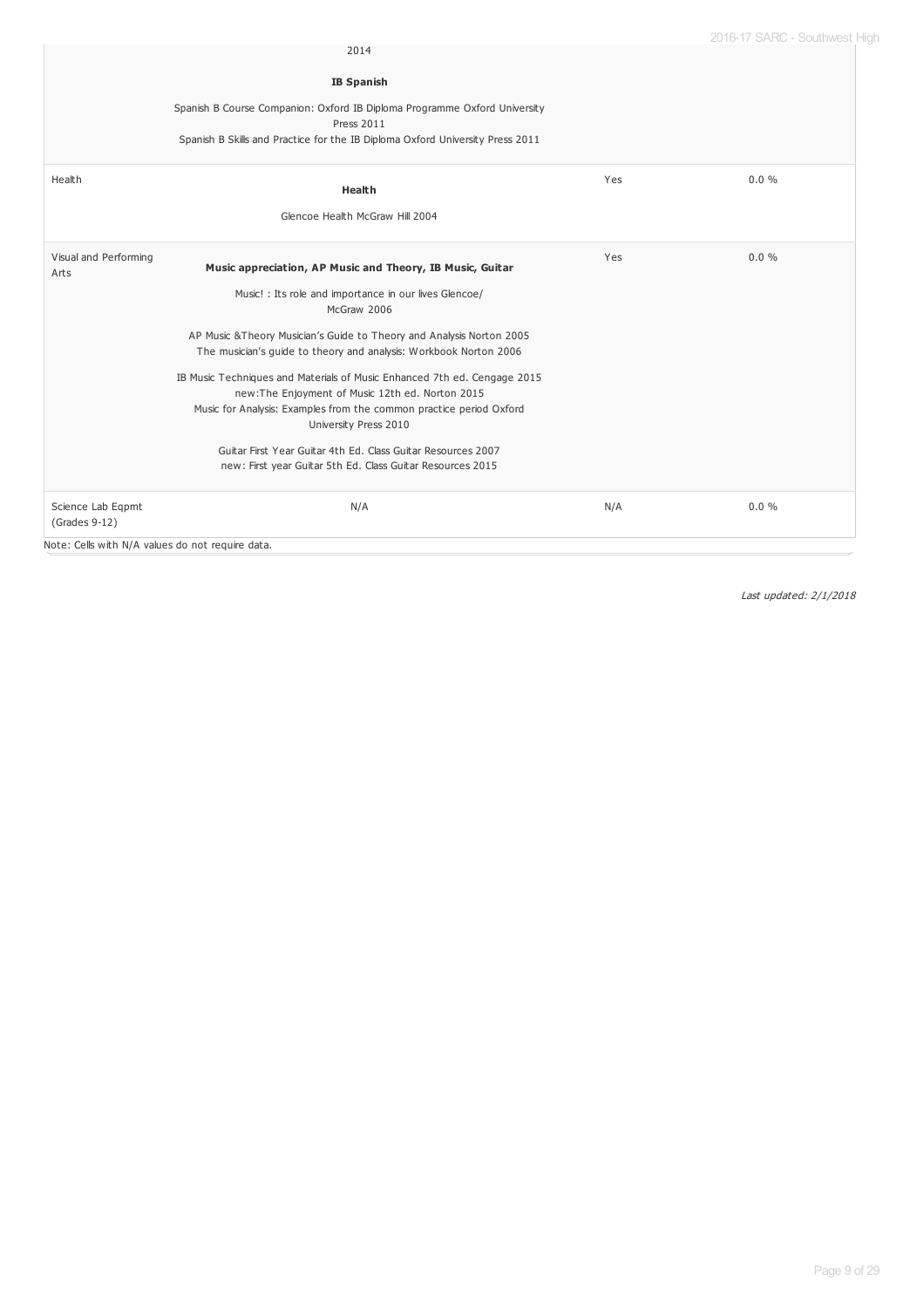#### **School Facility Conditions and Planned Improvements – Most Recent Year**

Southwest High School opened in 1996. The learning environment is safe, attractive and free from disruption for our students. The campus is kept clean and is free from graffiti. The school facility is in good condition, repairs are made as needed and maintained with regular interior and exterior painting. This past summer we repainted areas in the school's exterior if they were in need of cosmetic work. Also, over 50% of our facilities were recarpeted the remaining locations will be completed this summer. Upgrades to the airconditioning units were made in our Media Center, Gym, and Theater. We have a centrally located media center, the 1130 seat Performing Arts Theatre, the gymnasium, a 1750 seat athletic stadium and an integrated data system that uses fiber-optic cabling, with all of our facilities providing wireless connections. We contintue to make progress with our technology plan and now have 100% wireless connectivity throughout our entire school. We continue to replace classroom instructional devices, teacher computer stations, and other devices. Classrooms are equipped with telephones, TV/VCRs, wireless Internet Access, e-mail and ceiling mounted LCD projectors. Our school includes 92 classrooms. They accommodate approximately 3000 people. The physical quality of our school buildings influences learning and teaching. he results of the most recent completed school site inspection have determined the school facility is in fair condition.

**School Facility Good Repair Status**

Year and month of the most recent FIT report: October 2017

| <b>System Inspected</b>                                               | Rating | <b>Repair Needed and Action Taken</b><br>or Planned                                                                                                                                                                                                                                            |
|-----------------------------------------------------------------------|--------|------------------------------------------------------------------------------------------------------------------------------------------------------------------------------------------------------------------------------------------------------------------------------------------------|
| Systems: Gas Leaks,<br>Mechanical/HVAC, Sewer                         | Good   | The HVAC units in multiple<br>classrooms and in the main lobby of<br>the front office need to be<br>replaced. The HVAC unit in the<br>GYM, Theater, and Multipupose<br>Room were replaced this past<br>summer. Electrical and gaslines are<br>inspected and replaced when<br>deemed necessary. |
| <b>Interior: Interior Surfaces</b>                                    | Poor   | Interior surfaces and walls have<br>cracks, painting need updating.<br>Lunch tables need repairs/replacing.<br>Maintenace will be scheduled to<br>inspect and fix any damaged areas<br>as needed. New carpets will be<br>installed in all of our buildings by the<br>end of next summer.       |
| Cleanliness: Overall<br>Cleanliness, Pest/Vermin<br>Infestation       | Good   | Maintenance cleaned up pigeons'<br>infestation in the gymnasium,<br>multipurpose room, and the theater<br>roofs. Maintenance will continue to<br>monitor the nesting.                                                                                                                          |
| Electrical: Electrical                                                | Good   |                                                                                                                                                                                                                                                                                                |
| Restrooms/Fountains:<br>Restrooms, Sinks/Fountains                    | Good   |                                                                                                                                                                                                                                                                                                |
| Safety: Fire Safety, Hazardous<br>Materials                           | Good   |                                                                                                                                                                                                                                                                                                |
| Structural: Structural<br>Damage, Roofs                               | Fair   | Maintenance repaired some leaks<br>around the roof drains in various<br>buildings and the<br>theater. Maintenace will be<br>scheduled to inspect and fix any<br>damaged areas including roofing as<br>needed.                                                                                  |
| External: Playground/School<br>Grounds,<br>Windows/Doors/Gates/Fences | Good   |                                                                                                                                                                                                                                                                                                |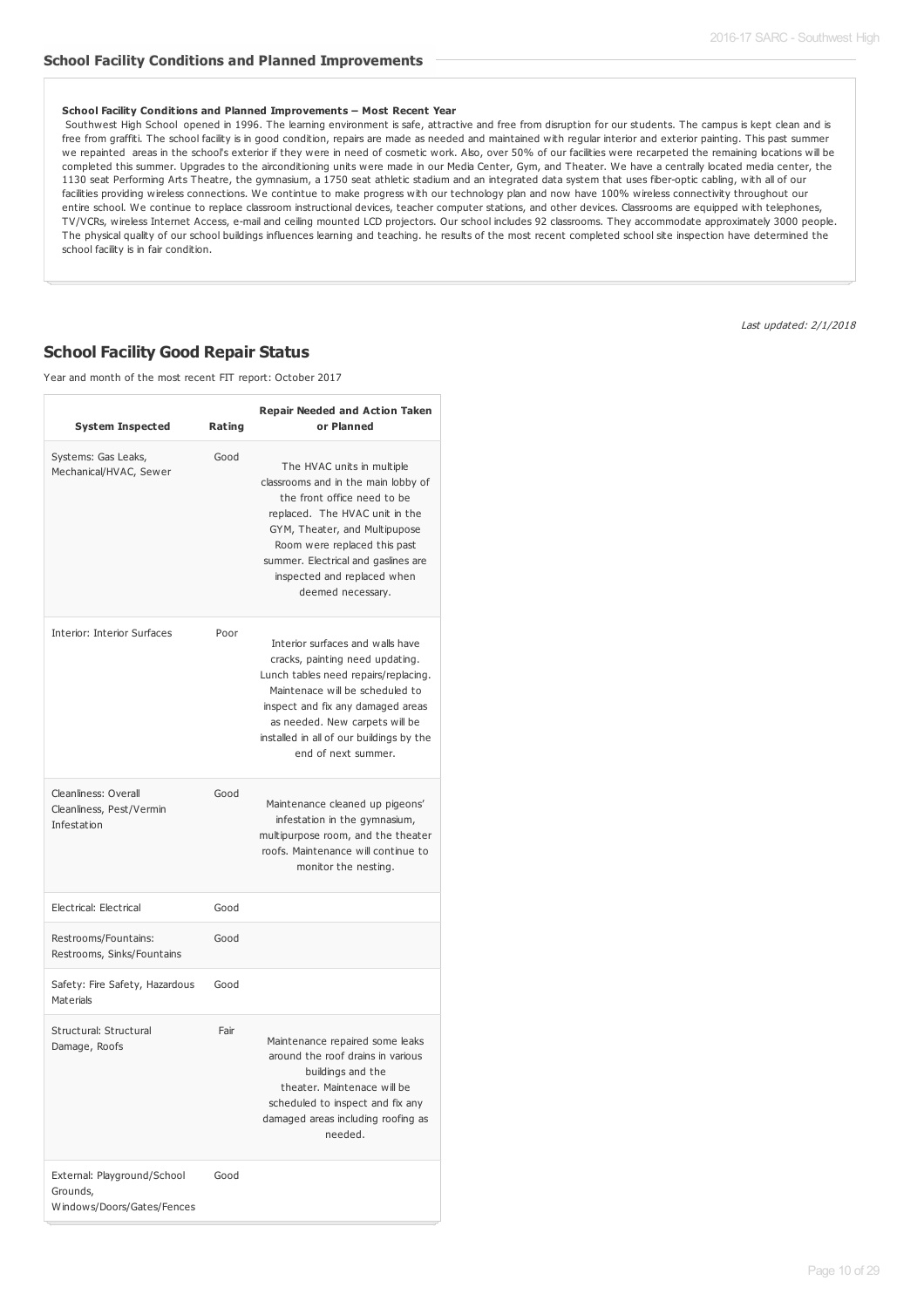## **Overall Facility Rate**

Year and month of the most recent FIT report: October 2017

Overall Rating Fair Contract Contract Contract Contract Contract Contract Contract Contract Contract Contract Contract Contract Contract Contract Contract Contract Contract Contract Contract Contract Contract Contract Cont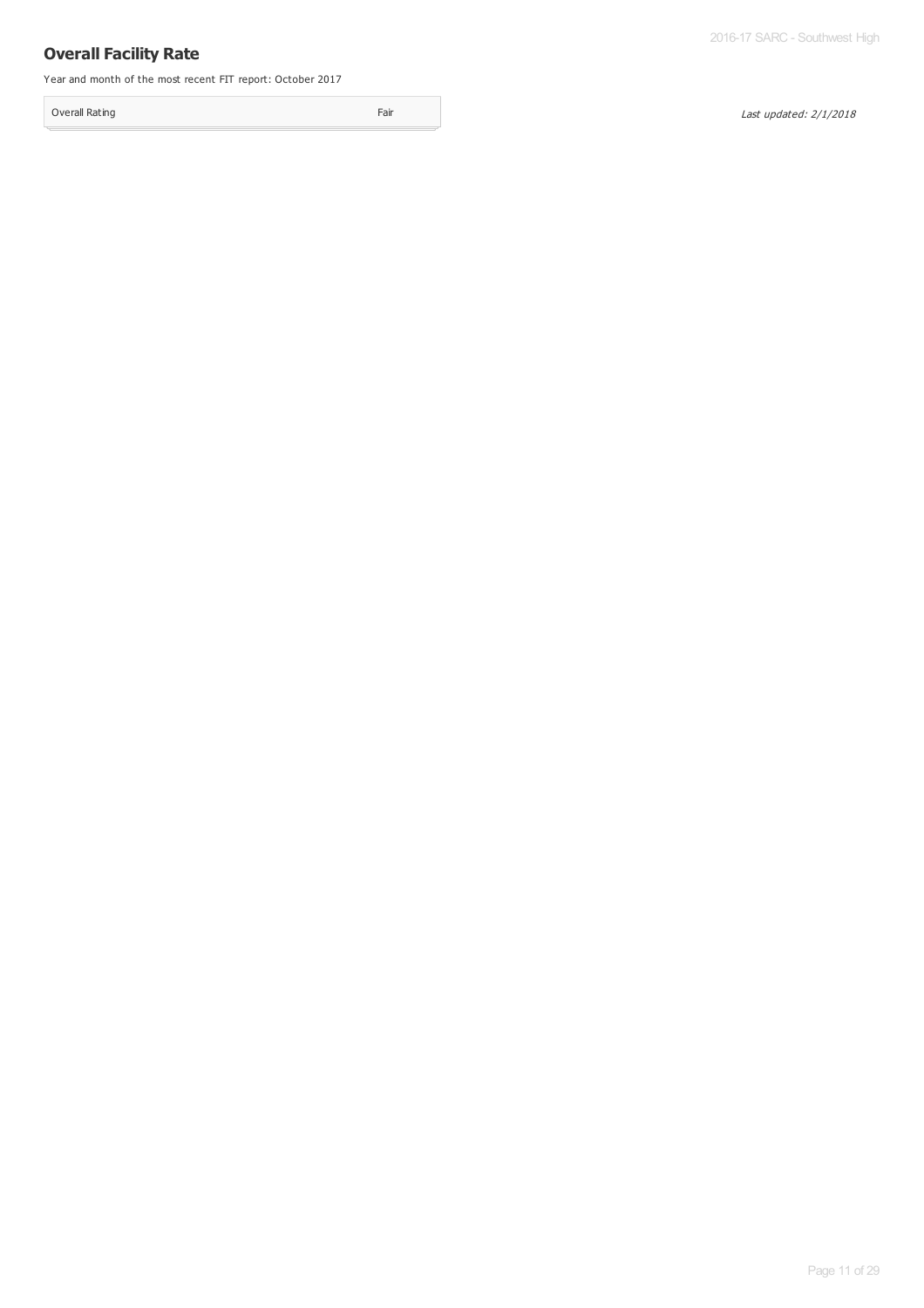## **B. Pupil Outcomes**

# **State Priority: Pupil Achievement**

The SARC provides the following information relevant to the State priority: Pupil Achievement (Priority 4):

- **Statewide assessments** (i.e., California Assessment of Student Performance and Progress [CAASPP] System, which includes the Smarter Balanced Summative Assessments for students in the general education population and the California Alternate Assessments [CAAs] for English language arts/literacy [ELA] and mathematics given in grades three through eight and grade eleven. Only eligible students may participate in the administration of the CAAs. CAAs items are aligned with alternate achievement standards, which are linked with the Common Core State Standards [CCSS] for students with the most significant cognitive disabilities); and
- The percentage of students who have successfully completed courses that satisfy the requirements for entrance to the University of California and the California State University, or career technical education sequences or programs of study.

## **CAASPP Test Results in ELA and Mathematics for All Students**

### **Grades Three through Eight and Grade Eleven (School Year 2016-17)**

|                                                      | Percentage of Students Meeting or Exceeding the State Standards |         |                 |         |              |         |
|------------------------------------------------------|-----------------------------------------------------------------|---------|-----------------|---------|--------------|---------|
|                                                      | School                                                          |         | <b>District</b> |         | <b>State</b> |         |
| <b>Subject</b>                                       | 2015-16                                                         | 2016-17 | 2015-16         | 2016-17 | 2015-16      | 2016-17 |
| English Language Arts / Literacy (grades 3-8 and 11) | 61%                                                             | 61%     | 62%             | 61%     | 48%          | 48%     |
| Mathematics (grades 3-8 and 11)                      | 31%                                                             | 28%     | 28%             | 26%     | 36%          | 37%     |

Note: Percentages are not calculated when the number of students tested is ten or less, either because the number of students in this category is too small for statistical accuracy or to protect student privacy.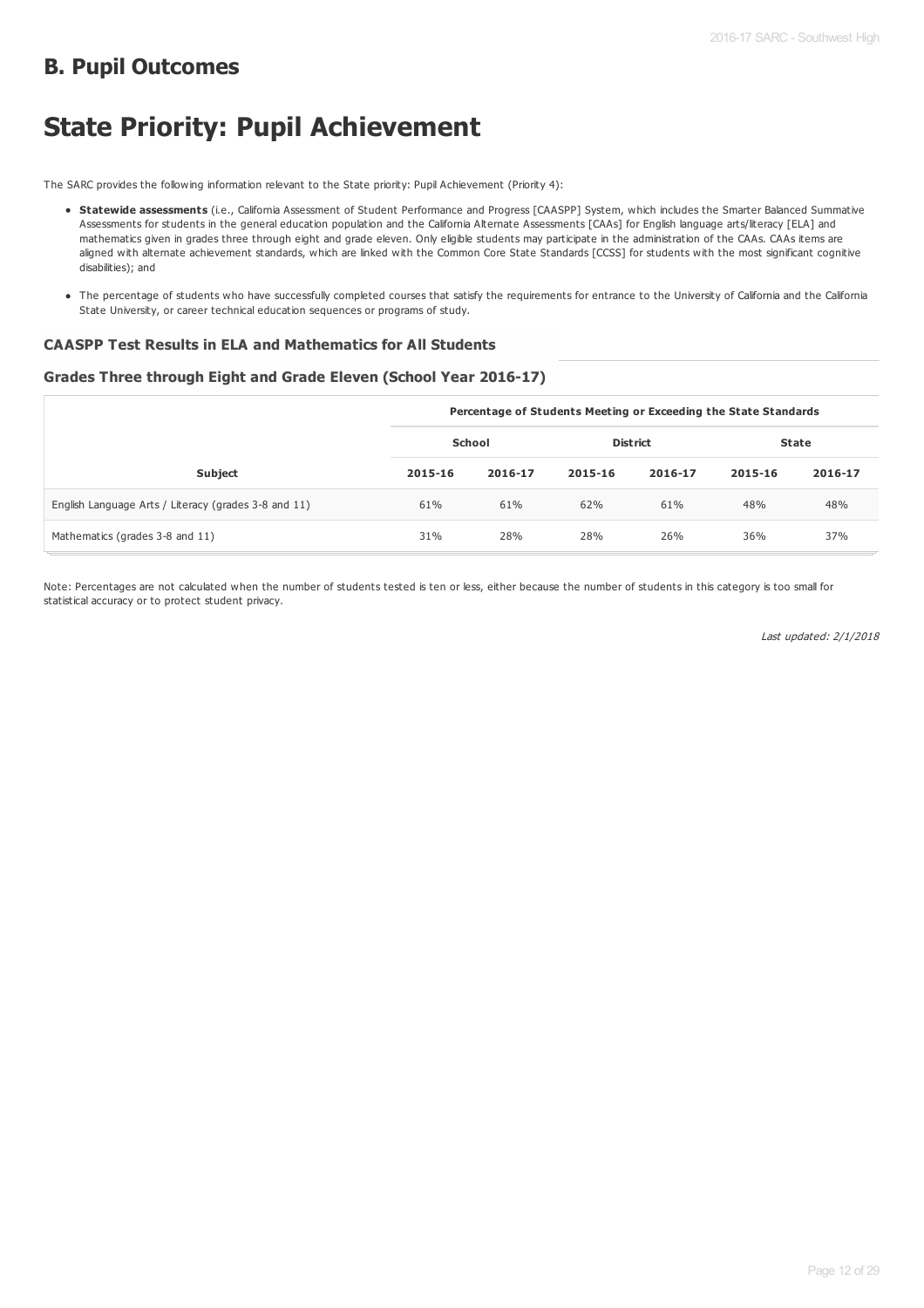## **CAASPP Test Results in ELA by Student Group**

## **Grades Three through Eight and Grade Eleven (School Year 2016-17)**

| <b>Student Group</b>                          | <b>Total Enrollment</b>            | <b>Number Tested</b>               | <b>Percent Tested</b> | <b>Percent Met or Exceeded</b> |
|-----------------------------------------------|------------------------------------|------------------------------------|-----------------------|--------------------------------|
| All Students                                  | 496                                | 489                                | 98.59%                | 60.50%                         |
| Male                                          | 250                                | 245                                | 98.00%                | 54.36%                         |
| Female                                        | 246                                | 244                                | 99.19%                | 66.67%                         |
| <b>Black or African American</b>              | $\hspace{0.05cm} -\hspace{0.05cm}$ | $\hspace{0.05cm} -\hspace{0.05cm}$ | $-\!$                 |                                |
| American Indian or Alaska Native              |                                    |                                    |                       |                                |
| Asian                                         |                                    |                                    | 100.00%               | 100.00%                        |
| Filipino                                      |                                    |                                    |                       |                                |
| Hispanic or Latino                            | 464                                | 457                                | 98.49%                | 58.57%                         |
| Native Hawaiian or Pacific Islander           |                                    |                                    |                       |                                |
| White                                         | 20                                 | 20                                 | 100.00%               | 85.00%                         |
| Two or More Races                             |                                    |                                    |                       |                                |
| Socioeconomically Disadvantaged               | 353                                | 348                                | 98.58%                | 54.55%                         |
| English Learners                              | 148                                | 145                                | 97.97%                | 30.94%                         |
| Students with Disabilities                    | 42                                 | 40                                 | 95.24%                | 15.38%                         |
| Students Receiving Migrant Education Services |                                    |                                    |                       |                                |
| Foster Youth                                  |                                    |                                    |                       |                                |

Note: ELA test results include the Smarter Balanced Summative Assessment and the CAA. The "Percent Met or Exceeded" is calculated by taking the total number of students who met or exceeded the standard on the Smarter Balanced Summative Assessment plus the total number of students who met the standard (i.e., achieved Level 3–Alternate) on the CAAs divided by the total number of students who participated in both assessments.

Note: Double dashes (--) appear in the table when the number of students is ten or less, either because the number of students in this category is too small for statistical accuracy or to protect student privacy.

Note: The number of students tested includes all students who participated in the test whether they received a score or not; however, the number of students tested is not the number that was used to calculate the achievement level percentages. The achievement level percentages are calculated using only students who received scores.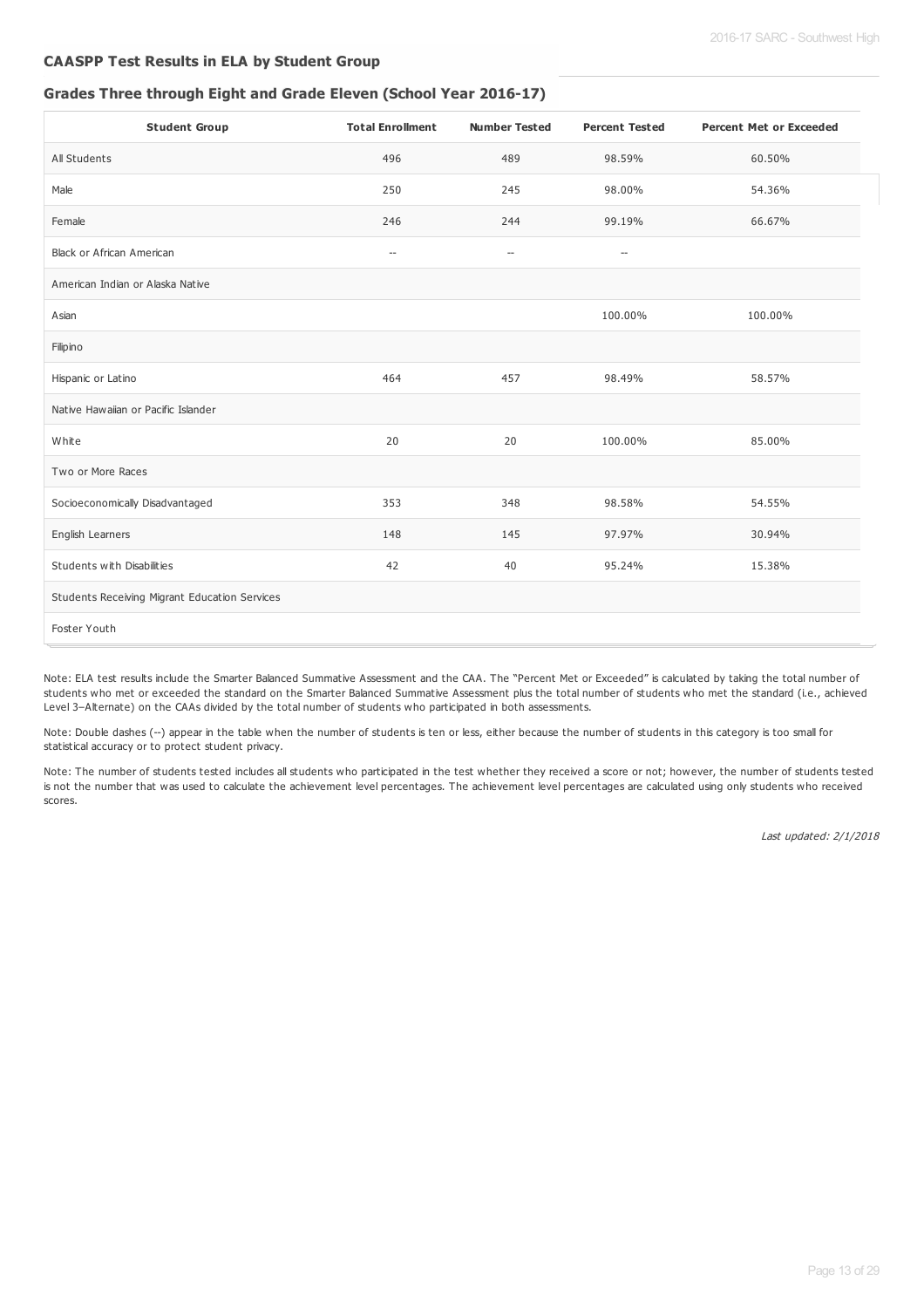## **CAASPP Test Results in Mathematics by Student Group**

## **Grades Three through Eight and Grade Eleven (School Year 2016-17)**

| <b>Student Group</b>                          | <b>Total Enrollment</b>            | <b>Number Tested</b>     | <b>Percent Tested</b>    | <b>Percent Met or Exceeded</b> |
|-----------------------------------------------|------------------------------------|--------------------------|--------------------------|--------------------------------|
| All Students                                  | 495                                | 481                      | 97.17%                   | 28.07%                         |
| Male                                          | 249                                | 240                      | 96.39%                   | 30.42%                         |
| Female                                        | 246                                | 241                      | 97.97%                   | 25.73%                         |
| <b>Black or African American</b>              | $\hspace{0.05cm} -\hspace{0.05cm}$ | $\hspace{0.05cm} \ldots$ | $\overline{\phantom{a}}$ |                                |
| American Indian or Alaska Native              |                                    |                          |                          |                                |
| Asian                                         |                                    |                          | 100.00%                  | 81.82%                         |
| Filipino                                      |                                    |                          |                          |                                |
| Hispanic or Latino                            | 463                                | 449                      | 96.98%                   | 25.84%                         |
| Native Hawaiian or Pacific Islander           |                                    |                          |                          |                                |
| White                                         | 20                                 | 20                       | 100.00%                  | 50.00%                         |
| Two or More Races                             |                                    |                          |                          |                                |
| Socioeconomically Disadvantaged               | 353                                | 342                      | 96.88%                   | 22.51%                         |
| English Learners                              | 148                                | 141                      | 95.27%                   |                                |
| Students with Disabilities                    | 42                                 | 36                       | 85.71%                   |                                |
| Students Receiving Migrant Education Services |                                    |                          |                          |                                |
| Foster Youth                                  |                                    |                          |                          |                                |

Note: Mathematics test results include the Smarter Balanced Summative Assessment and the CAA. The "Percent Met or Exceeded" is calculated by taking the total number of students who met or exceeded the standard on the Smarter Balanced Summative Assessment plus the total number of students who met the standard (i.e., achieved Level 3–Alternate) on the CAAs divided by the total number of students who participated in both assessments.

Note: Double dashes (--) appear in the table when the number of students is ten or less, either because the number of students in this category is too small for statistical accuracy or to protect student privacy.

Note: The number of students tested includes all students who participated in the test whether they received a score or not; however, the number of students tested is not the number that was used to calculate the achievement level percentages. The achievement level percentages are calculated using only students who received scores.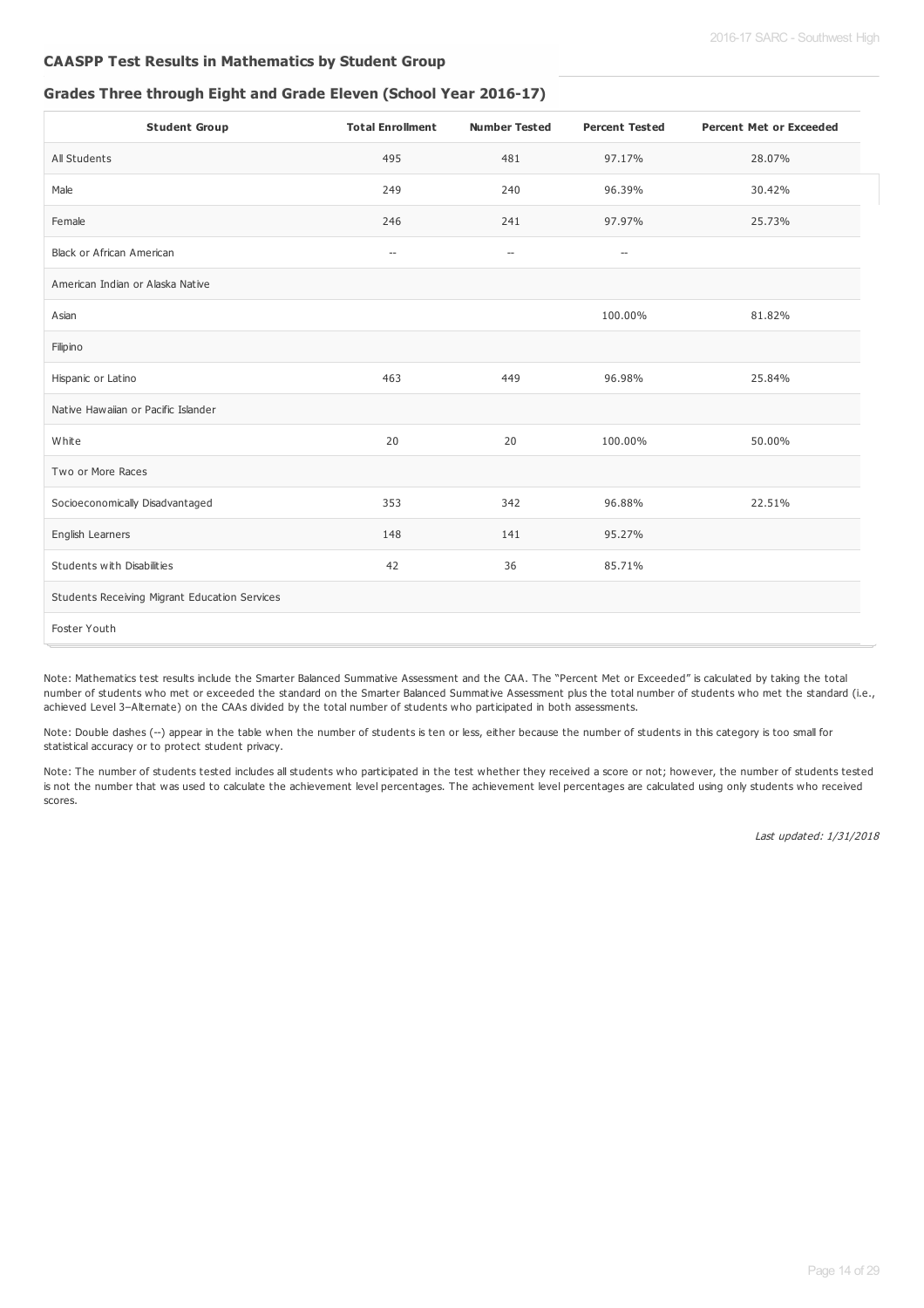#### **CAASPP Test Results in Science for All Students**

#### **Grades Five, Eight and Ten**

|                               | Percentage of Students Scoring at Proficient or Advanced |         |         |                 |              |         |  |  |
|-------------------------------|----------------------------------------------------------|---------|---------|-----------------|--------------|---------|--|--|
|                               | School                                                   |         |         | <b>District</b> | <b>State</b> |         |  |  |
| <b>Subject</b>                | 2014-15                                                  | 2015-16 | 2014-15 | 2015-16         | 2014-15      | 2015-16 |  |  |
| Science (grades 5, 8, and 10) | 38.0%                                                    | 37.0%   | 37.0%   | 36.0%           | 56%          | 54%     |  |  |

Note: Science test results include California Standards Tests (CSTs), California Modified Assessment (CMA), and California Alternate Performance Assessment (CAPA) in grades five, eight, and ten.

Note: Scores are not shown when the number of students tested is ten or less, either because the number of students in this category is too small for statistical accuracy or to protect student privacy.

Note:The 2016-17 data are not available. The California Department of Education is developing a new science assessment based on the Next Generation Science Standards for California Public Schools (CA NGSS). The new California Science Test (CAST) was piloted in spring 2017. The CST and CMA for Science will no longer be administered.

Last updated: 1/31/2018

## **Career Technical Education Programs (School Year 2016-17)**

#### **Career Technical Education Programs (School Year 2017-2018)**

The Career Technical Education (CTE) department at Southwest High School is, and has always been, a champion for college and career readiness. In supporting the concept that there are many pathways to post-high school graduation success, SHS takes great pride in the CTE courses that it offers; this being in addition to the core curriculum the school has in place which supports and prepares its university and college bound students. The CTE courses offered at SHS are meant and designed to build foundational skills in a number of career areas in addition to providing students with a paths of success in both readiness for college entrance and the acquisition of business work skills needed in the 21st century.

The faculty within the CTE Department at SHS is comprised of 8 full-time certificated employees and 3 Preliminary credentialed, who bring many years of hands on, real-world experience to their classrooms on a daily basis. This group of professional educators prides themselves on having the background, work experience and knowledge needed in each of their respective positions. The professional expertise that the department carries as a group is then imparted and promoted to their students, ultimately having the effect of preparing them for the world of work.

Courses taught within the CTE Department include the following: Pathways:Ag Science: Agriscience 1-Ag Integrated Science; Agriscience 2- Plant and Soil Science, Ag Leadership; Agriscience 3- Animal Science, Agriculture Business. Welding: Welding & Fabrication 1 and Welding & Fabrication 2. Food Service and Hospitality: Culinary Arts 1 Advanced Culinary Arts 2. Health Science: Tech Exploration, Medical Terminology, Dental Assistant, Sports Medicine, First Responder, Community Health Worker. Design, Visual & Media Arts: Photography 1, Photography 2, Computer Graphics. Financial Services: Finance and Banking, Computerized Accounting, Computerized and Office Occupations. And Success 101 (frosh course). Due to the myriad of courses offered, students at SHS are given multiple pathways and opportunities to grow and learn about subjects that teach job readiness skills that can land students an immediate career right out of high school. All of CTE courses and affiliated with Imperial Valley Regional Occupation Program and encourages growth, demands rigor and facilitates in-depth knowledge of the subject areas being taught. Students exit SHS/ IVROP programs with a solid base in the field of study they have chosen to pursue.Some of SHS capstone classes are articulate with the local community college, IVC, and most are A thru G approved.

All students participating in SHS/IVROP capstone classes must prepare a professional portfolio and they receive a certificate of proficiency upon successful completion of the course. Courses offer instructional units based on industry standard certifications such as California Food Handlers Certification and Basic Life Support for the Healthcare Provider. Many former students have contacted the CTE teachers at Southwest High School years later and have expressed their gratitude for the skills and knowledge they attained while taking these classes that SHS provides. The skills and knowledge that students at SHS have received, and will continue to receive, are what make the CTE Department an integral part of Southwest High School.

The CTE Department also integrates many Career Technical Student Organizations such as Future Farmers of America and HOSA: Future Health Professionals. These intra-curricular organizations provide leadership skill development, competitive events, and community service opportunities. Students compete at local, state and national levels to demonstrate their CTE skills attainment. SHS CTSO students have a history of earning local, state and national recognition and medals at the annual leadership conferences. In addition, community and industry partnership are utilized to enhance student opportunities.

Last updated: 2/1/2018

### **Career Technical Education Participation (School Year 2016-17)**

| Measure                                                                                                        | <b>CTE Program Participation</b> |
|----------------------------------------------------------------------------------------------------------------|----------------------------------|
| Number of Pupils Participating in CTE                                                                          | 1143                             |
| Percent of Pupils Completing a CTE Program and Earning a High School Diploma                                   | 66.0%                            |
| Percent of CTE Courses Sequenced or Articulated Between the School and Institutions of Postsecondary Education | 40.0%                            |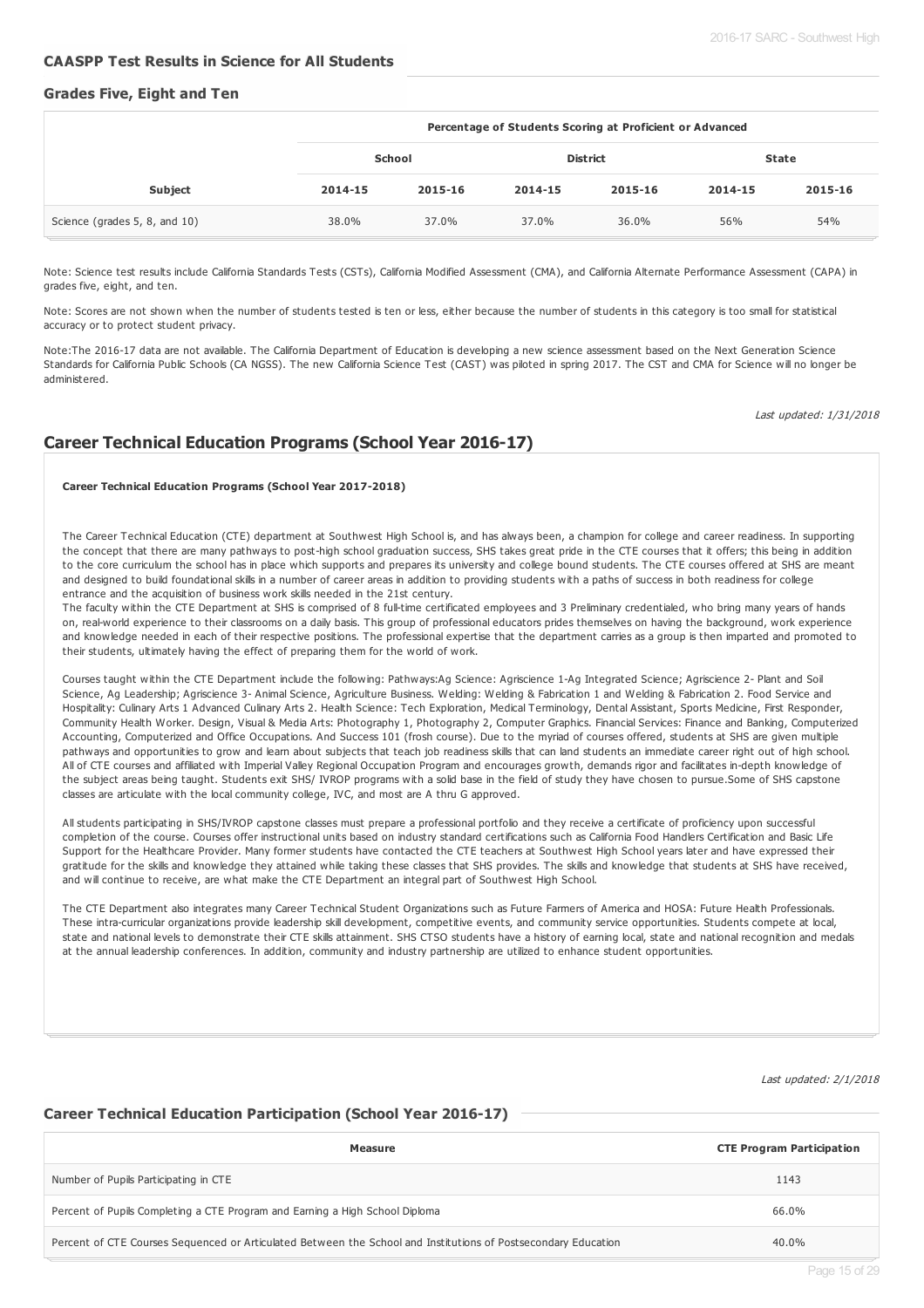### Last updated: 1/31/2018

## **Courses for University of California (UC) and/or California State University (CSU) Admission**

| <b>UC/CSU Course Measure</b>                                              |       |  |  |  |
|---------------------------------------------------------------------------|-------|--|--|--|
| 2016-17 Pupils Enrolled in Courses Required for UC/CSU Admission          |       |  |  |  |
| 2015-16 Graduates Who Completed All Courses Required for UC/CSU Admission | 35.5% |  |  |  |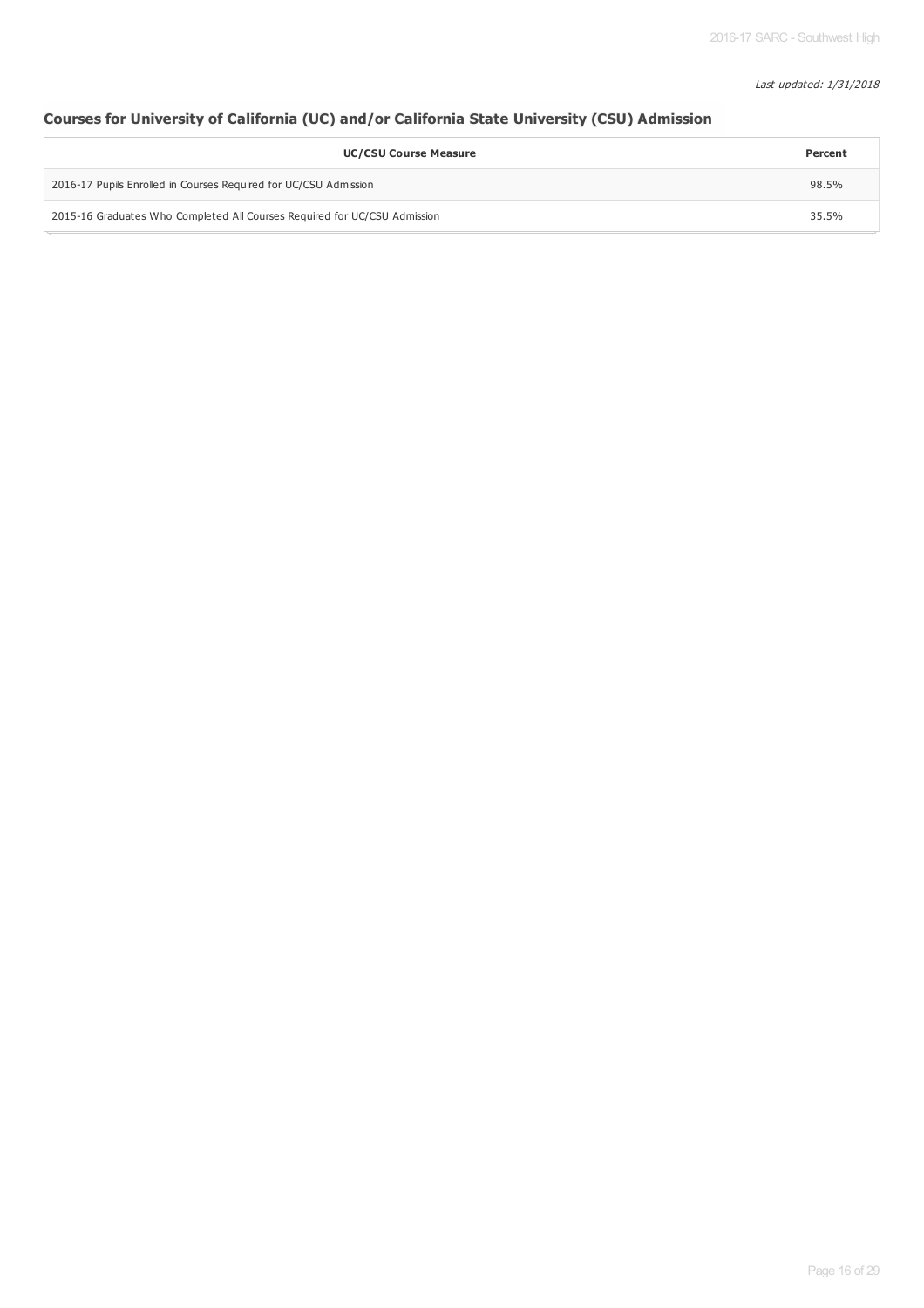# **State Priority: Other Pupil Outcomes**

The SARC provides the following information relevant to the State priority: Other Pupil Outcomes (Priority 8):

Pupil outcomes in the subject area of physical education

## **California Physical Fitness Test Results (School Year 2016-17)**

| <b>Percentage of Students Meeting Fitness Standards</b> |                                      |                                      |                                     |  |  |  |  |  |
|---------------------------------------------------------|--------------------------------------|--------------------------------------|-------------------------------------|--|--|--|--|--|
| <b>Grade Level</b>                                      | <b>Four of Six Fitness Standards</b> | <b>Five of Six Fitness Standards</b> | <b>Six of Six Fitness Standards</b> |  |  |  |  |  |
|                                                         | 21.6%                                | 22.6%                                | 21.9%                               |  |  |  |  |  |

Note: Percentages are not calculated when the number of students tested is ten or less, either because the number of students in this category is too small for statistical accuracy or to protect student privacy.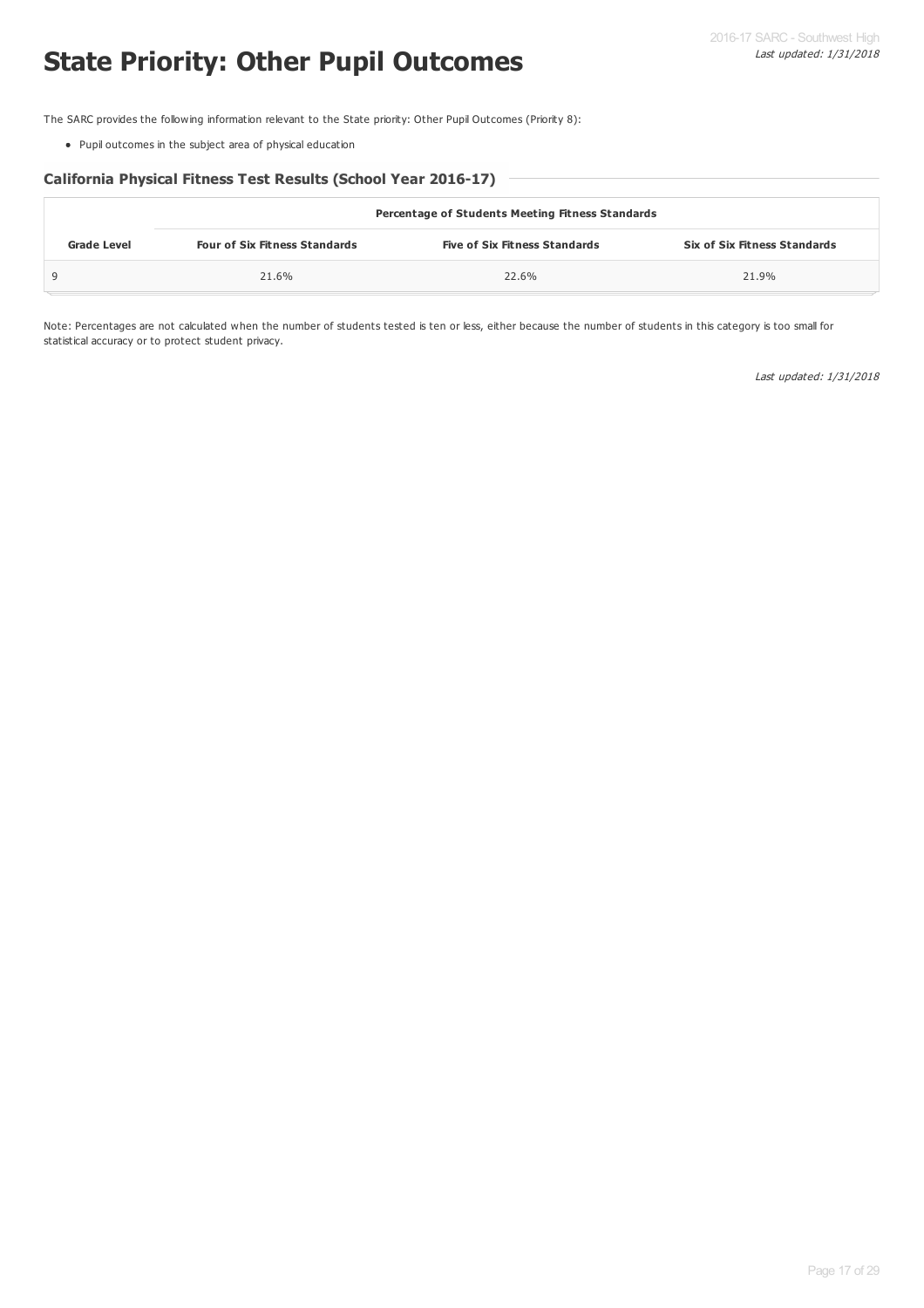## **C. Engagement**

# **State Priority: Parental Involvement**

The SARC provides the following information relevant to the State priority: Parental Involvement (Priority 3):

Efforts the school district makes to seek parent input in making decisions for the school district and each schoolsite

## **Opportunities for Parental Involvement (School Year 2017-18)**

**Opportunities for Parental Involvement – School Year 2017-2018**

Contact Person Mickaelle Bonfils-Roncal(Assistant Principal) Contact Number: 760-336-4296

Parent Meetings: Eagles Booster Club Monthly Meetings, Biannual Higher Education Week, English Learners Advisory Council, Eagles Band Booster, Freshman Orientation Assembly, Title1 Parent Night, Migrant Parents Advisory Committee, Senior College Day, 1st semester and 2nd semester Back-To-School Nights, Sophomore Conferences, AVID Parents Night Parent Education, Title 1 Night, SACHS Academy Parent Night, SACHS Academy Healthy Habits Night, International Baccalaureate and Advanced Placement Courses Parent Night, Finaincial Aid Parent Workshop, LCAP Parent Meetings, School Site Council Monthly Meetings, ELD Parent Meetings, Agriculture/FFA Program Parent Meeting, SAVAPA Dance Parent Meeting, Monthly School Board Meetings, District Program Improvement Committee.

Parental involvement is critical for students to achieve academic success. We believe that parents, teachers, counselors, students, staff and administrators can assist in a more effective manner in our school if we work together. For that reason Southwest High School is committed to create an environment where students are seen as individuals in regard to their academic, social and emotional needs.

Southwest High School communicates with all stakeholders through regular scheduled meetings. Parents are actively involved in the School Site Council meetings, an advisory group of parents, students and staff that meets monthly with the principal. The School Board meets monthly at the District Office. The Migrant Parent and Bilingual Advisory Committees are supportive of our students and meet on a monthly basis. Additionally, the Booster clubs for music and athletic programs provide supplemental funding and support to enhance the total school program. We also have freshmen and Senior Parent Nights in which parents receive academic and activities information. LCAP parent meetings are scheduled 3 times a year and are open to all parents.

The Southwest Academy for Careers in Health Sciences provides a biannual opportunity for parents and students to participate in program awareness events. The SACHS Student/Parent meeting focuses on providing students and parents an overview of SACHS including meeting teachers, course descriptions and pathway course sequencing. Students and parents are also provided college and career information with an opportunity to meet with SHS counselors. The SACHS Spring event is Health Habits Family Night where student presentations focusing on healthy lifestyle behavior are showcased. Community and industry partners also provide resource tables to assist community awareness. Parent involvement is also demonstrated at our three blood drives hosted by SHS HOSA. Parents have the opportunity to donate on behalf of their SHS student and students receive recognition from our industry partner San Diego Blood Bank with a Red Cord for graduation. Parent communication is facilitated with the Remind app which allows parents and students to be informed of SACHS activities, pathway updates, deadlines, assignments, etc. Pathway activities are also shared by using Twitter and Instagram to increase parent involvement and participation.

The SAVAPA Academy holds multiple meetings for parents throughout the school year. They start off the year with and annual informational/recruitment meeting for parents. Each of the courses offered as part of this academy offers informational meetings for parents in addition to their annual parent night. Parents are welcome to participate in their fundraising efforts and usually host team building events to support the academy students.

This year, Southwest parents of English Learners were invited to biannual meetings to learn more about how to help their students to be more successful in school. Parents and community members are welcome in our school to help us continue keeping the positive commitment that we have toward our students to help them feel supported and assisted in their academic endeavors.Parents have the opportunity to meet the teachers and understand the content and standards of the courses their children will be studying during "Back-to-School Night" held early September. Student progress is shared with parents through the Aeries Parent Portal daily and every nine weeks hard-copy reports are mailed to each home. Parents and students have access to the parent portal (Aeries website) that allows parents to view their student's attendance, grades, transcripts and homework assignments in most classes. It is very important that parents are informed when their child is not performing at a satisfactory level, therefore in the middle of the quarter, teachers send out notices to the parents of any student who is at-risk of earning a D or an F.

Since last year, Southwest has been using the LOOP System, a communication system that allows for more opportunities to communicate with parents connecting our Aries program with text messages, emails, and phonecalls. This system increases parents' engagement in their children's education by sending messages about events, workshops, curriculum changes, and student performance; these messages are delivered in the languages parents speak and on the device they prefer. Loop transforms school-parent communication by allowing teachers to directly notify parents on a daily basis. Southwest also communicates with parents via a monthly newsletter that is posted on the school website (a hard copy is also available at the school).

Counselors make presentations to incoming 9th graders at their middle schools in the spring. Freshmen students are also invited to an informational assembly that is held before school begins in August. At the end of the first semester all 9th grade students were invited to an assembly to recieve information on resources and programs that our school has to offer. This same information is availalbe to our parents via our new Counseling Website. These resources provide incoming freshmen and their parents with valuable information about high school. Parents of seniors are invited to attend several informational meetings regarding senior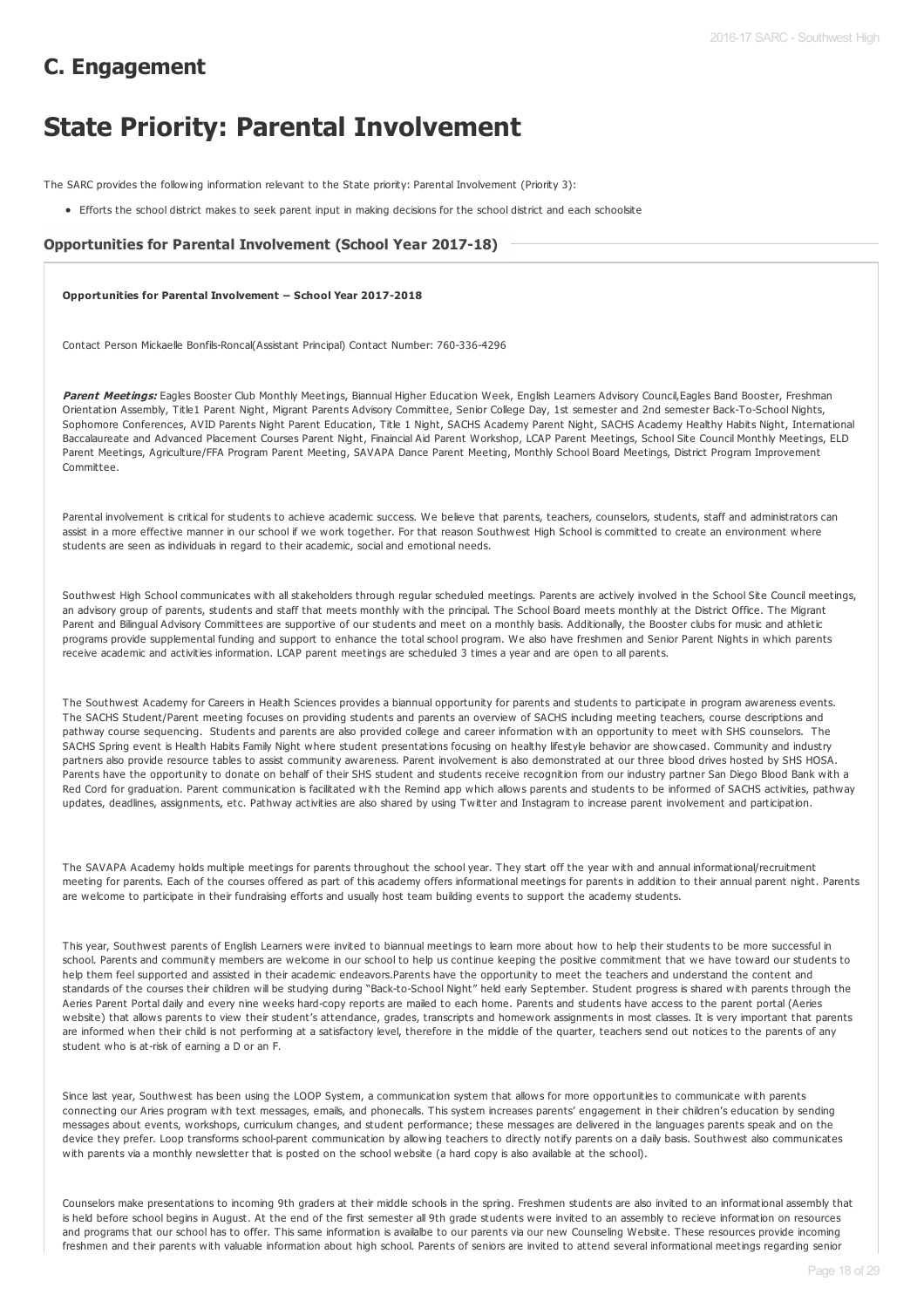We encourage parents to get involved at Southwest, and we depend upon their assistance to maintain our standards of excellence. Under the guidance of the Booster Clubs and the El Centro Education Foundation, more than 50 parents volunteer to help at events and on campus. Many more help with special fundraising events. Many of our programs would not be possible without the support of the El Centro Education Foundation, which raises funds and in-kind donations annually to enhance educational and developmental opportunities in visual and performing arts**.**

# **State Priority: Pupil Engagement**

Last updated: 2/1/2018

The SARC provides the following information relevant to the State priority: Pupil Engagement (Priority 5):

- High school dropout rates; and
- High school graduation rates

#### **Dropout Rate and Graduation Rate (Four-Year Cohort Rate)**

|                        | School  |         |         |         | <b>District</b> |         | State   |         |         |
|------------------------|---------|---------|---------|---------|-----------------|---------|---------|---------|---------|
| <b>Indicator</b>       | 2013-14 | 2014-15 | 2015-16 | 2013-14 | 2014-15         | 2015-16 | 2013-14 | 2014-15 | 2015-16 |
| Dropout Rate           | 3.7%    | $3.0\%$ | 4.3%    | 5.6%    | 4.6%            | 4.6%    | 11.5%   | 10.7%   | 9.7%    |
| <b>Graduation Rate</b> | 89.1%   | 92.0%   | 91.9%   | 84.0%   | 87.1%           | 89.3%   | 81.0%   | 82.3%   | 83.8%   |

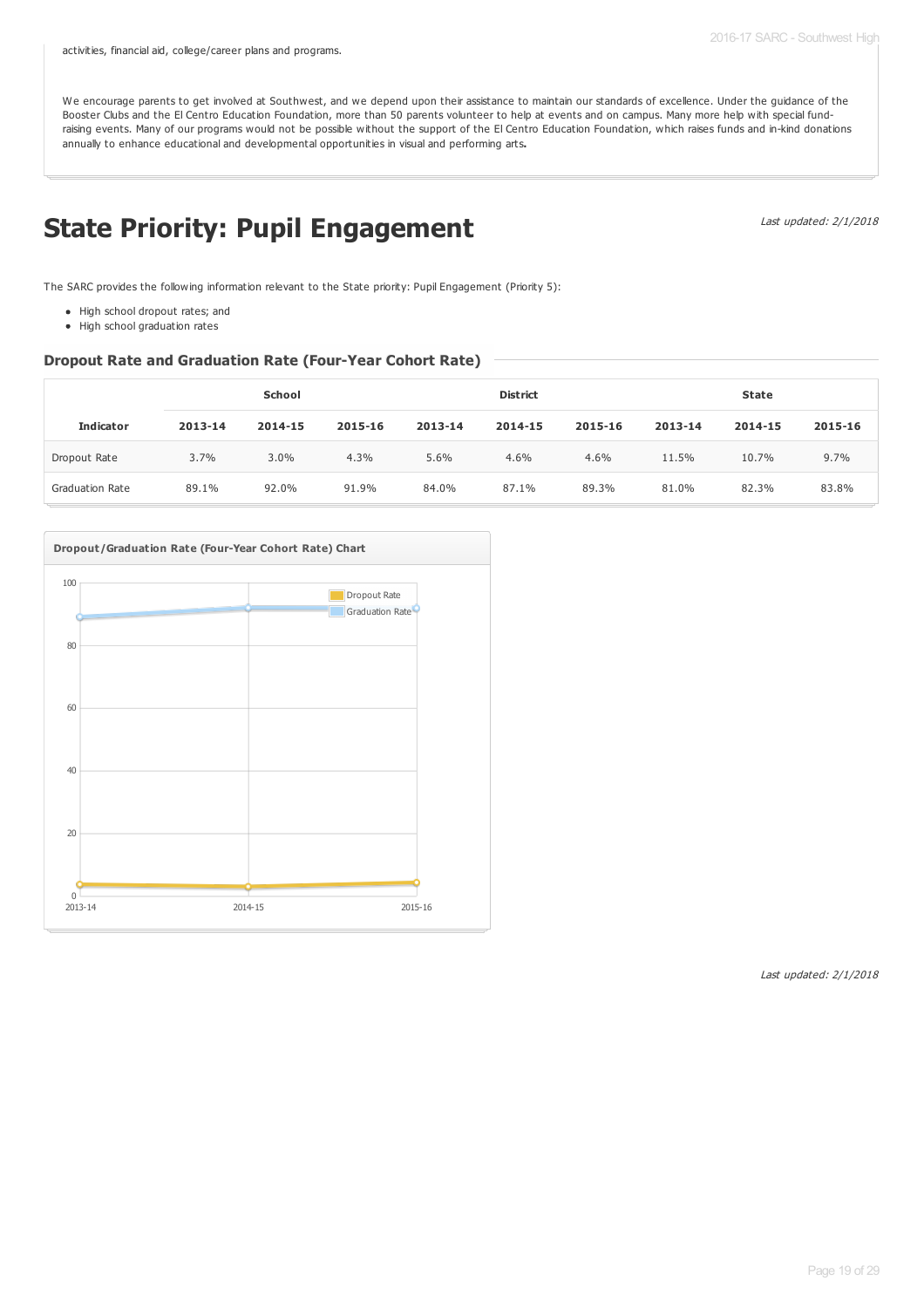## **Completion of High School Graduation Requirements - Graduating Class of 2016**

## **(One-Year Rate)**

| <b>Student Group</b>                | School  | <b>District</b> | <b>State</b> |
|-------------------------------------|---------|-----------------|--------------|
| All Students                        | 100.0%  | 100.0%          | 87.1%        |
| <b>Black or African American</b>    | 100.0%  | 100.0%          | 79.2%        |
| American Indian or Alaska Native    | 100.0%  | 100.0%          | 80.2%        |
| Asian                               | 100.0%  | 100.0%          | 94.4%        |
| Filipino                            | 0.0%    | 0.0%            | 93.8%        |
| Hispanic or Latino                  | 100.0%  | 100.0%          | 84.6%        |
| Native Hawaiian or Pacific Islander | 100.0%  | 100.0%          | 86.6%        |
| White                               | 100.0%  | 96.4%           | 91.0%        |
| Two or More Races                   | 100.0%  | 100.0%          | 90.6%        |
| Socioeconomically Disadvantaged     | 100.0%  | 100.0%          | 85.5%        |
| English Learners                    | 67.1%   | 59.0%           | 55.4%        |
| Students with Disabilities          | 100.0%  | 100.0%          | 63.9%        |
| Foster Youth                        | $0.0\%$ | 100.0%          | 68.2%        |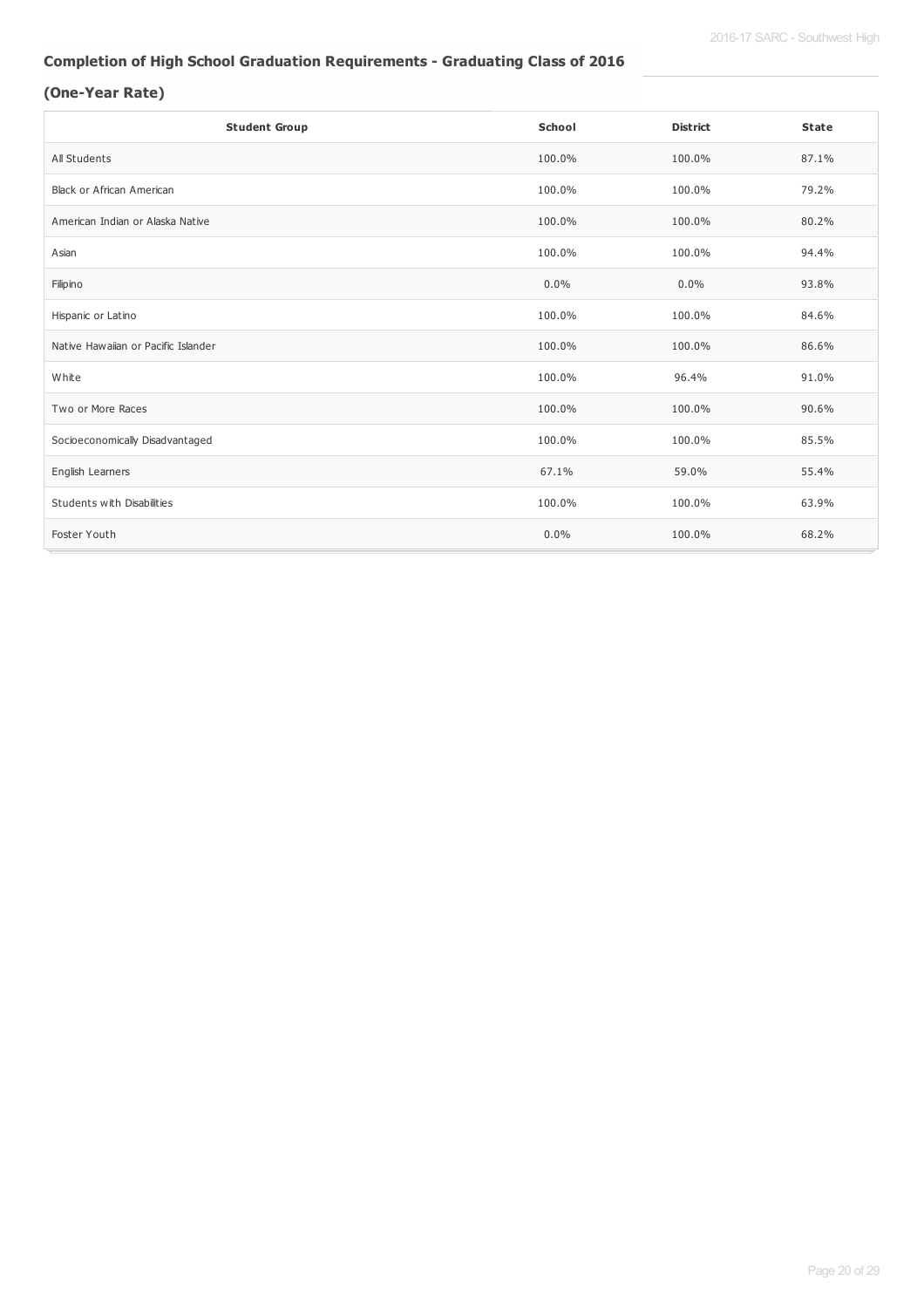# **State Priority: School Climate**

The SARC provides the following information relevant to the State priority: School Climate (Priority 6):

- Pupil suspension rates;
- Pupil expulsion rates; and
- Other local measures on the sense of safety

#### **Suspensions and Expulsions**

|             | School  |         |         |         | <b>District</b> |         |         | <b>State</b> |         |  |
|-------------|---------|---------|---------|---------|-----------------|---------|---------|--------------|---------|--|
| Rate        | 2014-15 | 2015-16 | 2016-17 | 2014-15 | 2015-16         | 2016-17 | 2014-15 | 2015-16      | 2016-17 |  |
| Suspensions | 3.1%    | 3.9%    | $3.3\%$ | 4.4%    | 4.2%            | 4.3%    | 3.8%    | 3.7%         | 3.7%    |  |
| Expulsions  | 0.1%    | 0.1%    | $0.0\%$ | $0.0\%$ | $0.0\%$         | $0.0\%$ | 0.1%    | 0.1%         | 0.1%    |  |





## **School Safety Plan (School Year 2017-18)**

**School Safety Plan- School Year 2017-2018:** Southwest is committed to providing a safe, attractive and orderly environment, which promotes student learning. To achieve this, the SHS School Safety Plan and Crisis Prevention Plan are reviewed and updated yearly with the staff and approved by the School Site Council and our School Board. The school conducts regularly scheduled fire drills and simulated crisis interventions. These are conducted in coordination with the Fire Marshal, Police Department and the Red Cross with the use of our new Catapult Emergancy Manangement System. These departments meet with the administration quarterly to review drills and improve safety for our students. There are three full-time administrators, 94 full-time teachers, one school resource officer, two full-time and three part-time security personnel who share in supervision of the campus. Southwest High School maintains a closed campus. All visitors must sign in at the west gate and sign out upon leaving. Southwest High School provides all students and their families with discipline guidelines that are aligned with District policy and the California State Education Code. Both parents and students acknowledge that we are partners by signing and supporting our Student Compact. The district strictly enforces an anti-discrimination policy that prohibits harassment of students or staff based on race, gender, disability, religion, sexual orientation, age, ethnic group identification, ancestry, national origin, color or mental or physical disability. Southwest ASB has also implemented an Annual "Social Awareness Week" that promotes positive change on campus and empowers our students to be the positive change by providing inspiration and guidance. We are committed to secure a positive and safe learning environment for all students.

There have been several additions and omissions to the 2017-2018 School Safety Plan. Major additions include information and procedures and district policies on Suicide Prevention and Intervention Strategies, Weapons and Dangerous Instruments, Bullying and a write-up on our School Resource Officer and a new emergancy management and communication software (Catpult). This new software uses realtime student accounting, staff location checklist, threat report management, in an online cloud based system. SHS has removed the use of Lock Blocks and replace them with new locking mechanisms for teachers to be able to lock their classrooms from inside and not have to be in harms way in an emergency.

Southwest High School believes that successful discipline is based on mutual respect, with a focus on positive guidance. A recent student survey shows that SHS students feel safe on campus. Our School Safety Plan was last revised on January 10,2018 and our School Site Council review is pending for February 5, 2018.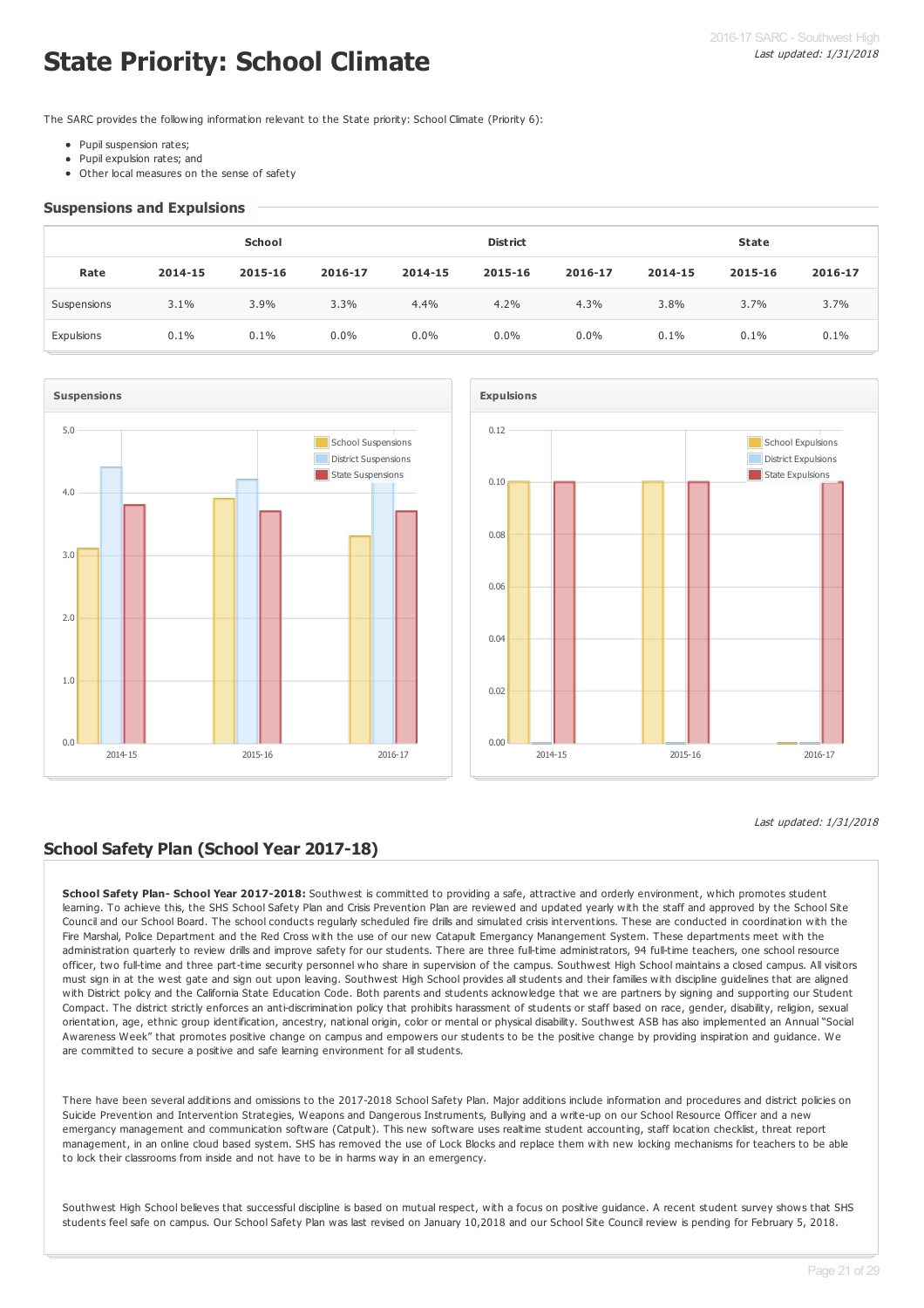## **D. Other SARC Information**

The information in this section is required to be in the SARC but is not included in the state priorities for LCFF.

## **Federal Intervention Program (School Year 2017-18)**

| <b>Indicator</b>                                    | School    | <b>District</b> |
|-----------------------------------------------------|-----------|-----------------|
| Program Improvement Status                          | In PI     | In PI           |
| First Year of Program Improvement                   | 2010-2011 | 2010-2011       |
| Year in Program Improvement                         | Year 5    | Year 3          |
| Number of Schools Currently in Program Improvement  | N/A       | 3               |
| Percent of Schools Currently in Program Improvement | N/A       | 75.0%           |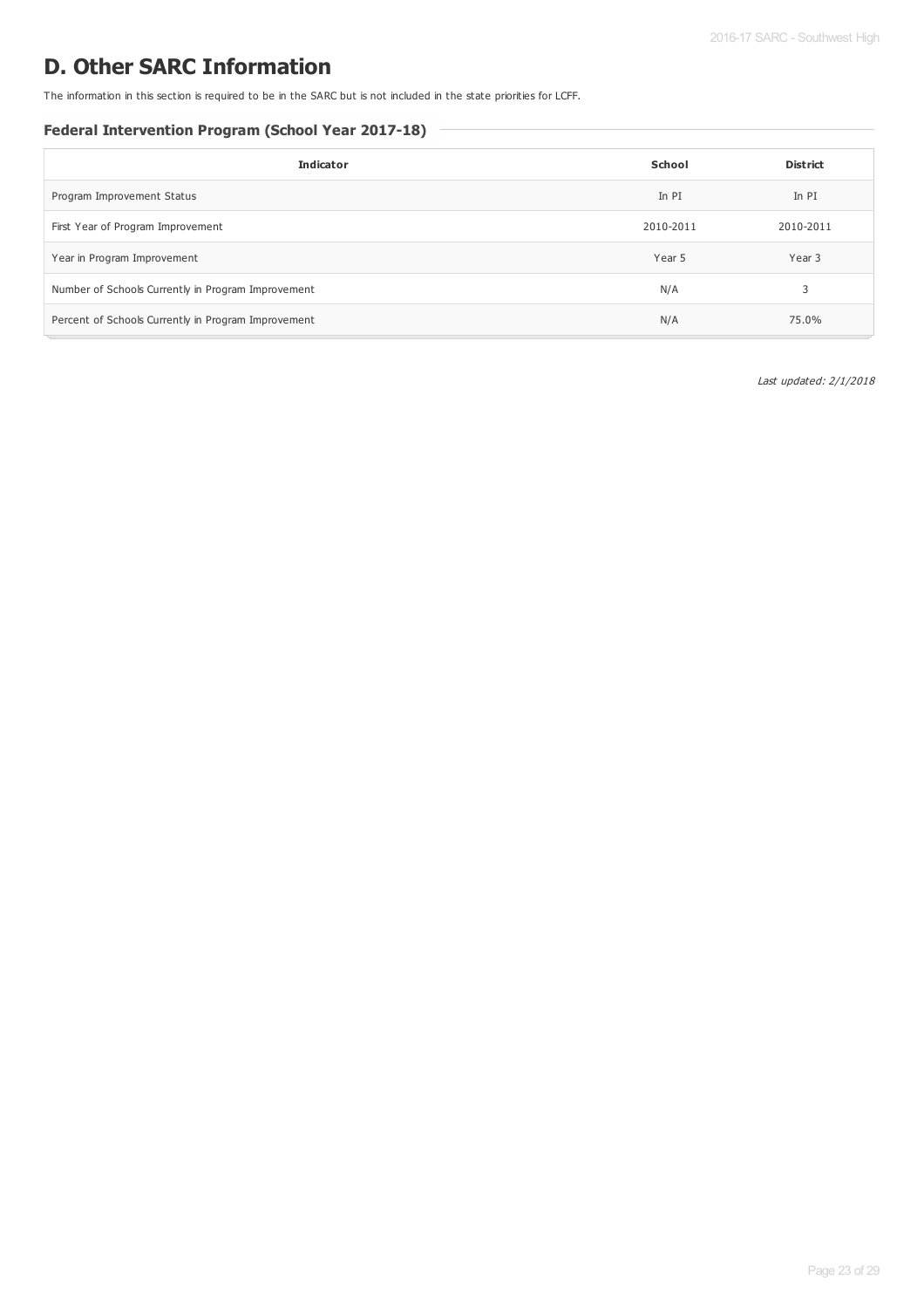## **Average Class Size and Class Size Distribution (Secondary)**

| 2014-15        |                         |                |                     | 2015-16     |                                                      |                     | 2016-17 |                |      |          |                  |                     |  |
|----------------|-------------------------|----------------|---------------------|-------------|------------------------------------------------------|---------------------|---------|----------------|------|----------|------------------|---------------------|--|
|                |                         |                | Number of Classes * |             |                                                      | Number of Classes * |         |                |      |          |                  | Number of Classes * |  |
| <b>Subject</b> | Average Class Size 1-22 |                | $23 - 32$ $33 +$    |             | Average Class Size 1-22 23-32 33+ Average Class Size |                     |         |                |      | $1 - 22$ | $23 - 32$ $33 +$ |                     |  |
| English        | 24.0                    | 39             | 65                  | $\mathbf 0$ | 25.0                                                 | 22                  | 67      | $\overline{4}$ | 27.0 | 20       | 66               | 2                   |  |
| Mathematics    | 27.0                    | 17             | 33                  | 20          | 29.0                                                 | 12                  | 34      | 22             | 29.0 | 9        | 29               | 28                  |  |
| Science        | 27.0                    | $\overline{7}$ | 52                  | 3           | 27.0                                                 | 6                   | 53      | 3              | 26.0 | 11       | 45               | $\overline{2}$      |  |
| Social Science | 30.0                    | $7^{\circ}$    | 17                  | 28          | 29.0                                                 | 10                  | 19      | 24             | 29.0 | 11       | 19               | 28                  |  |

\* Number of classes indicates how many classrooms fall into each size category (a range of total students per classroom). At the secondary school level, this information is reported by subject area rather than grade level.

Last updated: 1/31/2018

## **Academic Counselors and Other Support Staff (School Year 2016-17)**

| <b>Title</b>                                        | Number of FTE* Assigned to School | Average Number of Students per Academic Counselor |
|-----------------------------------------------------|-----------------------------------|---------------------------------------------------|
| Academic Counselor                                  | 6.0                               | 349.0                                             |
| Counselor (Social/Behavioral or Career Development) | 1.0                               | N/A                                               |
| Library Media Teacher (Librarian)                   | 1.0                               | N/A                                               |
| Library Media Services Staff (Paraprofessional)     | 1.0                               | N/A                                               |
| Psychologist                                        | 1.0                               | N/A                                               |
| Social Worker                                       | 0.0                               | N/A                                               |
| Nurse                                               | 0.4                               | N/A                                               |
| Speech/Language/Hearing Specialist                  | 0.4                               | N/A                                               |
| Resource Specialist (non-teaching)                  | 1.0                               | N/A                                               |
| Other                                               | 0.4                               | N/A                                               |

Note: Cells with N/A values do not require data.

\*One Full Time Equivalent (FTE) equals one staff member working full time; one FTE could also represent two staff members who each work 50 percent of full time.

### Last updated: 1/31/2018

## **Expenditures Per Pupil and School Site Teacher Salaries (Fiscal Year 2015-16)**

| Level                                         | <b>Total Expenditures Per Pupil</b> | <b>Expenditures Per Pupil</b><br>(Restricted) | <b>Expenditures Per Pupil</b><br>(Unrestricted) | <b>Average Teacher Salary</b> |
|-----------------------------------------------|-------------------------------------|-----------------------------------------------|-------------------------------------------------|-------------------------------|
| School Site                                   | \$11543.7                           | \$2381.6                                      | \$9162.1                                        | \$75037.6                     |
| District                                      | N/A                                 | N/A                                           | \$9469.4                                        | \$83222.0                     |
| Percent Difference - School Site and District | N/A                                 | N/A                                           | $-200.0\%$                                      | $-200.0\%$                    |
| State                                         | N/A                                 | N/A                                           | \$6574.0                                        | \$77535.0                     |
| Percent Difference - School Site and State    | N/A                                 | N/A                                           | $-200.0\%$                                      | $-200.0\%$                    |

Note: Cells with N/A values do not require data.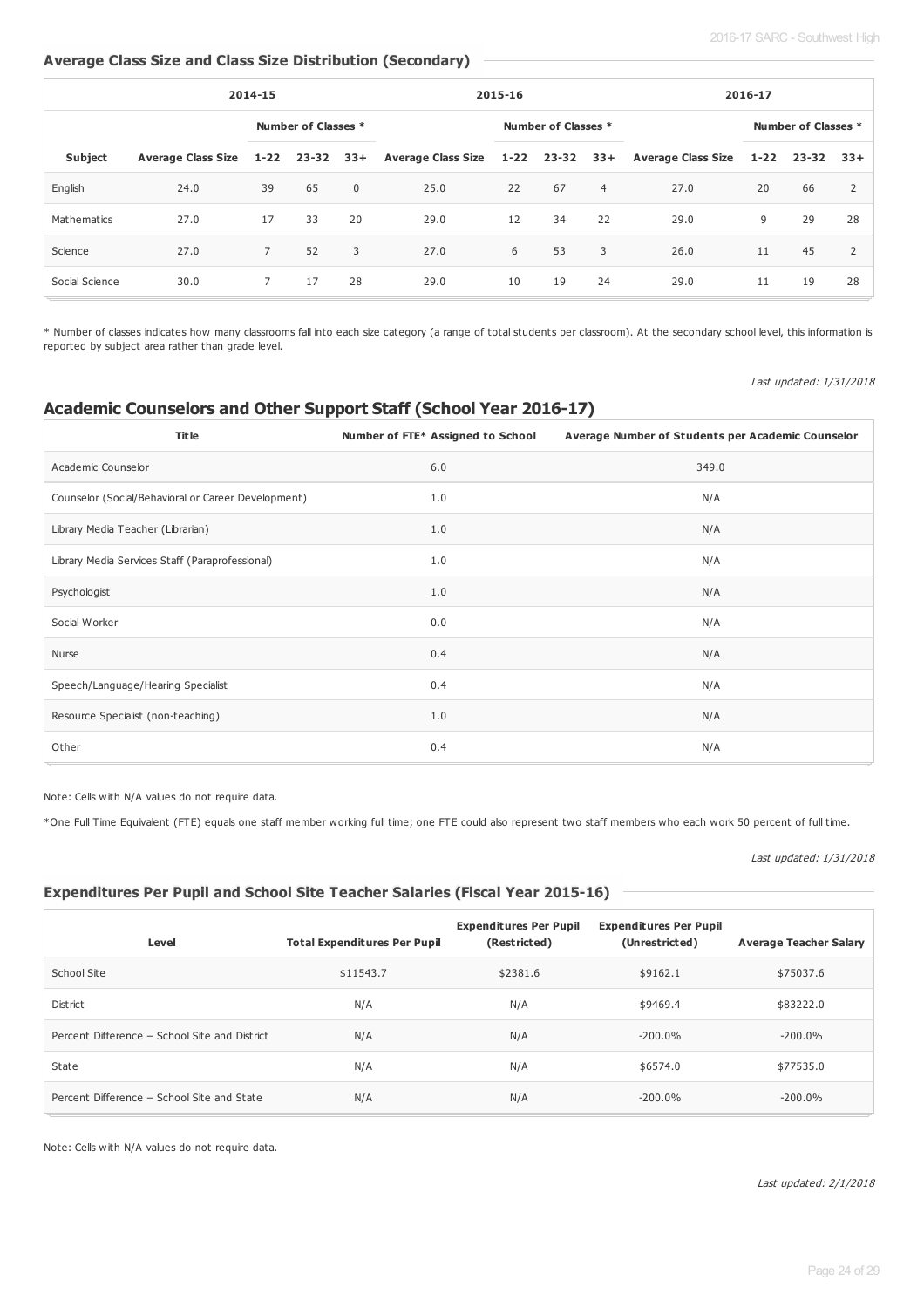This section provides information about the programs and supplemental services that are available at the school and funded through either categorical or other sources.

#### **STATE PROGRAMS:**

**ACHIEVEMENT VIA INDIVIDUAL DETERMINATION (AVID)** is a program to help prepare under-represented students for college. The three main parts of the program are academic instruction, tutorial support and motivational activities. The goal of AVID is to educate the "whole student". Unifying six important elements of education does this: students, faculty, curriculum, tutors, parents and community.

**CALIFORNIA SCHOOL AGE FAMILIES EDUCATION (Cal-SAFE) Program**, is designed to increase the availability of support services necessary for enrolled pregnant/parenting students to improve academic achievement and parenting skills and to provide a quality child care/development program for their children. This is a comprehensive, continuous and community-linked school-based program.

**SOUTHWEST ACADEMY FOR THE VISUAL AND PERFORMING ARTS PROGRAM** (SAVAPA) is a grant that establishes an academy for students to participate in a specialized curriculum including integrated core and technical classes taught by SAVAPA staff.

**THE IMPERIAL VALLEY REGIONAL OCCUPATIONAL PROGRAM (IVROP)** is a public education service which provides free, practical hands-on training, career guidance, job placement assistance and other supportive services to youth and adults. IVROP, one of 74 ROPs in California, is a joint powers entity formed by the Brawley Union, Calexico Unified, Calipatria Unified, Central Union, Holtville Unified, Imperial Unified and San Pasqual Valley Unified School Districts, and the Imperial County Office of Education.

**SOUTHWEST ACADEMY FOR CAREERS IN HEALTH SCIENCE (SACHS)** is a grant that establishes an academy for students to participate in a specialized curriculum in the field of Health Science.

**AGRICULTURE INCENTIVE GRANT** is a grant that provides resources for agriculture education programs, including classroom instruction, leadership, and supervised agricultural experience programs that prepare students for college or entrance into agricultural careers.

#### **FEDERAL PROGRAMS:**

**TITLE 1** is a program designed to expand and improve the educational opportunities of all students to succeed in the regular program. These services are intended to supplement, not take the place of, the regular education program for all students. The major goal of the program is to provide services, which improve all student achievement, especially disadvantaged students. These funds are also used to support supplemental educational services related to the school's federal Program Improvement (PI)staus. This program supports after school tutoring and transportation.

TITLE II, Part A: Teacher / Principal Training and Recruiting is a program that supports and improves professional development for teachers and principals. Also to improve and increase the number of highly qualified teachers and principals.

**TITLE II, Part D: Enhancing Education Through Technology** supports professional development and the use of technology.

TITLE III. Part A: Language Instruction for Limited English Proficient (LEP) Students. The purpose of this program is to supplement language instruction to help English learners attain English proficiency and meet academic performance standards.

**MIGRANT EDUCATION:** Our Migrant students are served according to the annual service agreement. Migrant students are offered after-school tutoring Monday through Thursday. This program helps ensure the success of our migrant students. Also summer sessions for those students that need to make up credits.

**CARL PERKINS- CAREER TECHNICAL EDUCATION** is a program that ensures all students have access to CTE courses, pathways, and programs of interest, workplace opportunities, highly skilled instructors, and facilities, and technologies that make all CTE options available regardless of location and enrollments limits.

#### **Types of Supplemental Services Funded:**

**Tutoring** is provided after school by the Title I Grant for English and Math via certificated teachers and college age tutors. The Migrant Program and the ELD program also offers tutoring with certificated teachers.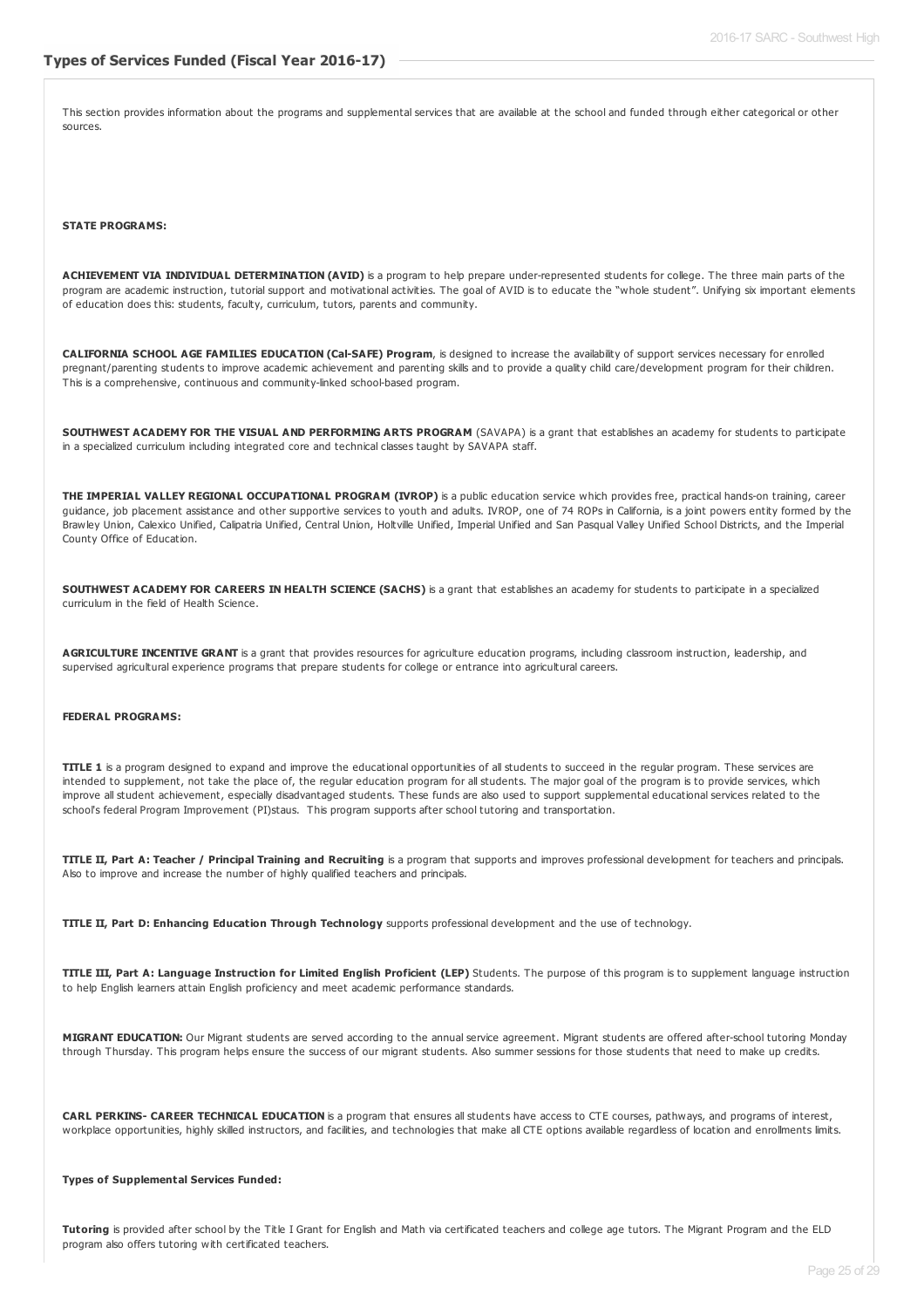**Interventions for at risk students:** We offer a Supplimental Academic Support Class as an 8th period. Students are idenified as being at risk of failing, they are behind in credits, or have a low gpa. Parents are given an option to enroll students in this course where they recieve additional support with all of their courses, they learn organization skills as well as basic study skills to become successful with their courses.

**Tutors** in AVID classes provide targeted tutoring to all students enrolled in AVID classes.

**Computer labs** manned by a technology aide are open for student use before and after school in addition to the normal school day and are provided and staffed by categorical funding.

The **Instructional Coach** position is funded by categorical funding to work with teachers and offer additional teaching strategies.

**English/math support classes** are offered for juniors and seniors still needing assistance in meeting graduation requirements.

**English and math support classes** for "at-risk" sophomore English Learners and math support class for 9th grade students who failed 1st semester.

**TIPS** classes provide additional tutoring for students who qualify for special education designations.

Library Services are available not only during class time but before school and after school during tutoring hours.

**Migrant Services** provide additional help for students through counseling and contracts utilizing the PASS program. MAPS (a TIPS and AVID-like class is offered for Migrant students to assist them in making progress toward graduation requirements and GPA improvement).

**Accelerated Reading, Accelerated Math, and Rosetta Stone** programs are being utilized to provide individualized programs for students.

Teacher participation in **Student Support Team** (SST)/ Individualized Learning Intervention meetings are held with students recommended for interventions. The parents and student are invited to attend. SST members, parents, student work together to determine resources available to ensure student success.

Teachers attending various professional development workshops to learn effective teaching strategies (i.e. Expository Reading and Writing, Common Core, Flipping the Classroom, etc.).

Services of a **librarian** is a year round position, offering resources for students and staff.

Computers and printers available in classrooms, chomebook-carts available to core contents for student use and to provide supplemental instructional opportunities.

Books are available for diverse reading levels to provide all students an opportunity to read at their own level.

Services of a **school nurse**.

Services of a full time Student **Resource Officer** on campus to assist in establishing a safe learning environment.

**CALSAFE program** for pregnant and parenting students

Supplemental materials and equipment above the departmental budgets are provided for classrooms to increase student engagement.

Field trips for motivation (i.e. trips to universities, work sites, team building activities)

**Credit Recovery** (through E2020) is offered for students needing to make up credits toward graduation.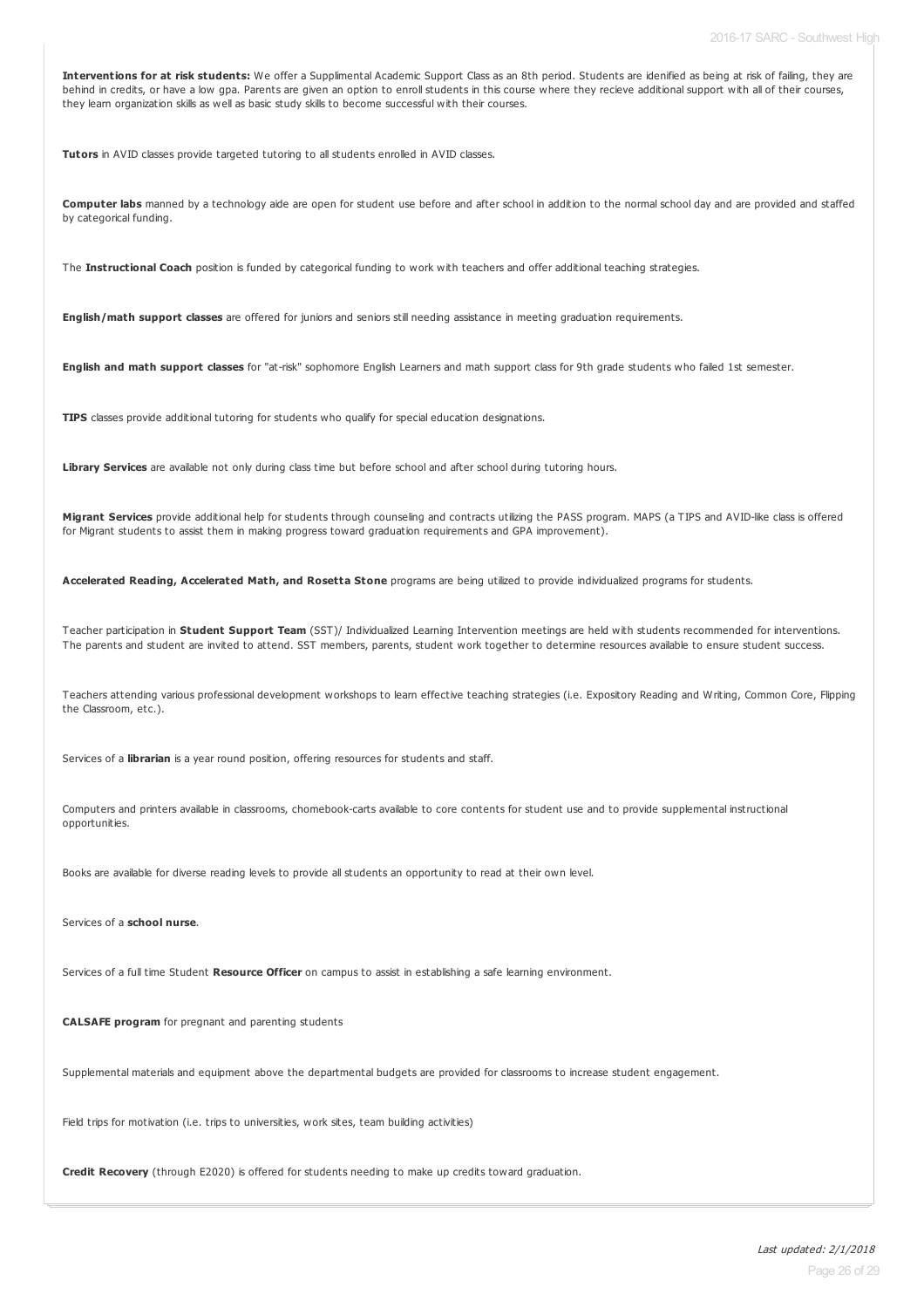## **Teacher and Administrative Salaries (Fiscal Year 2015-16)**

| Category                                      | <b>District Amount</b> | <b>State Average For Districts In Same Category</b> |
|-----------------------------------------------|------------------------|-----------------------------------------------------|
| Beginning Teacher Salary                      | \$48,708               | \$46,060                                            |
| Mid-Range Teacher Salary                      | \$82,156               | \$70,769                                            |
| Highest Teacher Salary                        | \$112,149              | \$98,039                                            |
| Average Principal Salary (Elementary)         | \$                     | \$                                                  |
| Average Principal Salary (Middle)             | \$                     | \$                                                  |
| Average Principal Salary (High)               | \$129,189              | \$127,576                                           |
| Superintendent Salary                         | \$170,000              | \$170,379                                           |
| Percent of Budget for Teacher Salaries        | 36.0%                  | 33.0%                                               |
| Percent of Budget for Administrative Salaries | 4.0%                   | 6.0%                                                |

For detailed information on salaries, see the CDE Certificated Salaries & Benefits Web page at <http://www.cde.ca.gov/ds/fd/cs/>.



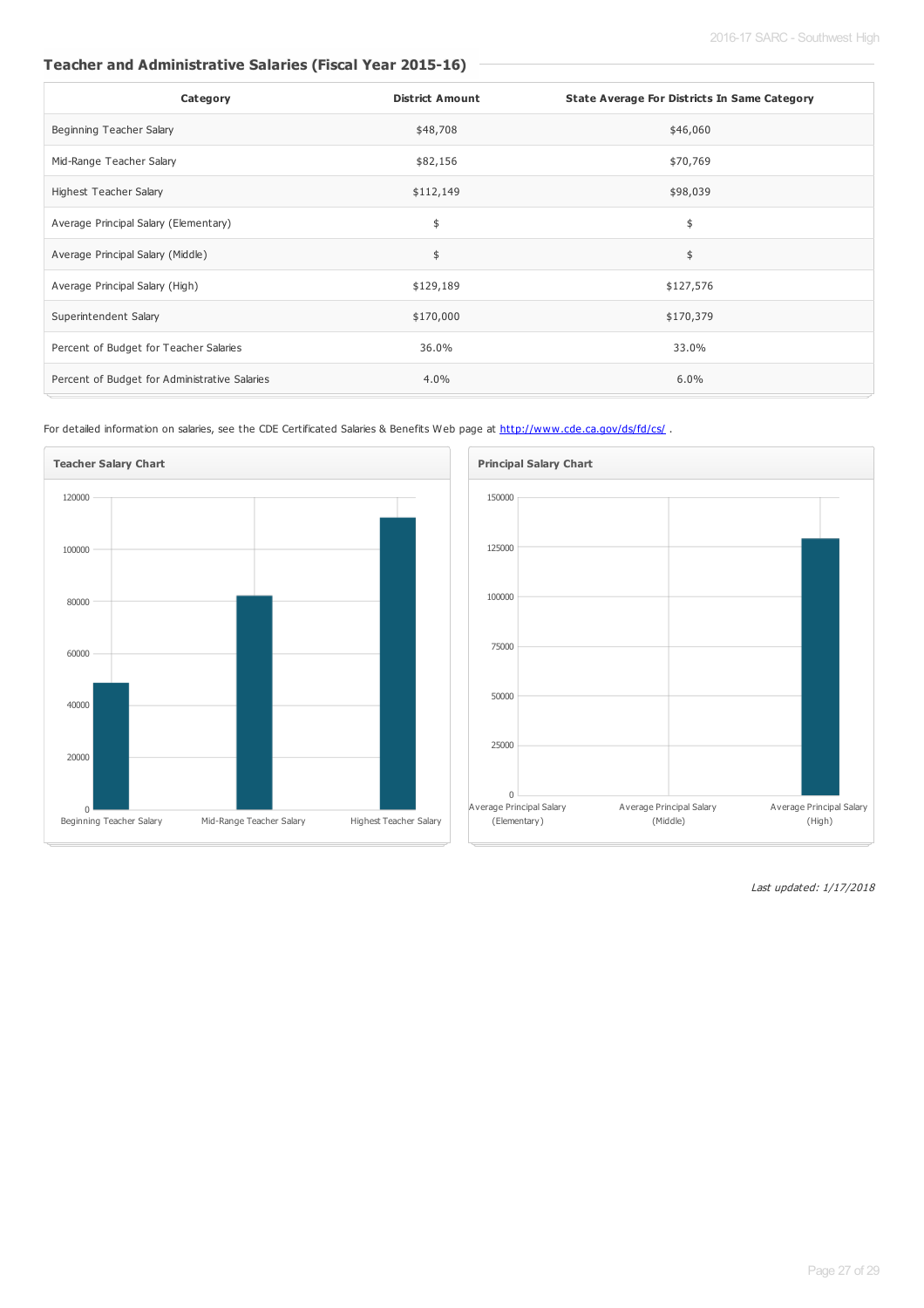## **Advanced Placement (AP) Courses (School Year 2016-17)**

| Subject                  | Number of AP Courses Offered* | <b>Percent of Students In AP Courses</b> |
|--------------------------|-------------------------------|------------------------------------------|
| Computer Science         | $\mathbf 0$                   | N/A                                      |
| English                  | 2                             | N/A                                      |
| Fine and Performing Arts | 0                             | N/A                                      |
| Foreign Language         | $\overline{2}$                | N/A                                      |
| Mathematics              | 2                             | N/A                                      |
| Science                  | $\overline{4}$                | N/A                                      |
| Social Science           | 3                             | N/A                                      |
| All Courses              | 13                            | 24.6%                                    |

Note: Cells with N/A values do not require data.

\*Where there are student course enrollments of at least one student.

Last updated: 1/29/2018

## **Professional Development**

#### **Professional Development- Most Recent Three Years:**

Every year, prior to the return of students, the district holds staff development opportunities for the teachers. One day is set aside for new staff members and two are utilized for whole staff training. In addition, there is one day set aside in the spring for staff development. In the summer before the school year started our district held content team curriculum development meetings with English, Science, and Math to provide training on how to align instructional material and strategies to common core and NGSS standards. Focus groups were created to provide targeted support in multiple areas. throughout the year teachers are supported with common core aligned trainings, workshops and conferences. We determine major areas of focus for staff development by conducting surveys where our staff members have an opportunity to request training and share areas in which they need support.

The district has dedicated time for staff development on our Collaborative Wednesdays (CW). Thirteen Wednesdays out of the year, students are released early, teachers report at 1:15 and work collaboratively with their content teams on curriculum, assessments, best/teaching strategies, etc. Sometimes, these minimum Wednesdays are also used for presentations or professional development provided by our Instructional Coaches or other staff members. In total, approximately eight school days are set aside for school or district-wide professional development. In addition to these district and site sponsored days, teachers are released from their duties during the school day to attend trainings on or off campus. This year we have worked with our English and Math Department in developing new corriculum to support their new textbool adoption.

The BTSA Induction Program for our district and site has active participants in both year 1 and in year 2 in the following PD required sessions:On-site Training-Building Developmental Assets- Search Institute/Clay Roberts (Year 1), NGSS Training- Science(chemistry and Biology), Understanding and Implementing IEP's and 504 Plans,Technology Wheel- AERIES and Blackboard Connect Use, Google Drive and GAFE, TILT, Using Web 2.0 tools to plan and deliver instruction, Helping Gifted Students Soar-Book Overview and Study-Whitney and Hirsch (Year 2), Building Fair and Equitable Grading Practices-Book Overview and Study (Year 1), ICOE-Based Training: Working with Challenging Students (Year 2), Instructional Models- Scientific Inquiry, Project-based Learning, Direct Instruction and Gradual Release of Responsibility,Student Management, Motivation, and Engagement- Rick Morris (Year 1),EL Institute- 2 day with a variety of speakers and sessions (Year 2), Productive Group Work, High Impact Engagement Strategies, (Year 1), English Learners in the 21st Century Classroom K-12- (Year 2)

#### **2017-2018 Professional Development Opportunities**

**Back to School PD(District Wide):** Back to school Professional Development Sessions included a week of mandated training, with information from our District Superintendent and our Human Resource Staff. We provided 3 required PD Sessions for our staff that included: College and Career Readiness (get focused Stay Focused Program), Common Language of Instructions, and Technology Support (Aries and Loop Programs).Teachers also selected two topics of their choice from the following: Turn it in Program Support, Engagement Strategies, Google Classroom, CAASPP Support, Productive Group Work, Developing Speaking and Listening, CTE Pathways, Interactive Notebooks.Our 8 collaborative Wednesdays were dedicated to preparing for our School Accreditaton Process (WASC) and to analayzing student performance in our District Wide Common Assessements. Teachers are active participants in determining areas of imporvement and setting our site and district goals.

**Common Core PD (site based):** Teachers are supported with common core aligned trainings, workshops and conference attendance. This school year we have increased our support for the Social Studies Department with their participation in training for the new Social Studies Framework. We have sent most of our Social Studies teachers to participate in content specific training offered at the Imperial County Office of Education. Four of our teachers are participants of a 3 day Framework Training Cohort. Our Math Department will send two teachers to the 2018 Teachers Teaching with Technology International Conference to continue with our goal of providing innovative teaching strategies for our students.We continue providing support for our math teachers through our Math Instructional Coach. Our SACHS Academy provides annual training for teachers within their academy by sending them to the Educating For Careers Conference and the Association for Career Technical Education Conference. Teachers in our English Language Learner program have an opportunity to attend the English Language Learner Institute organized by the Imperial County Office of Education.